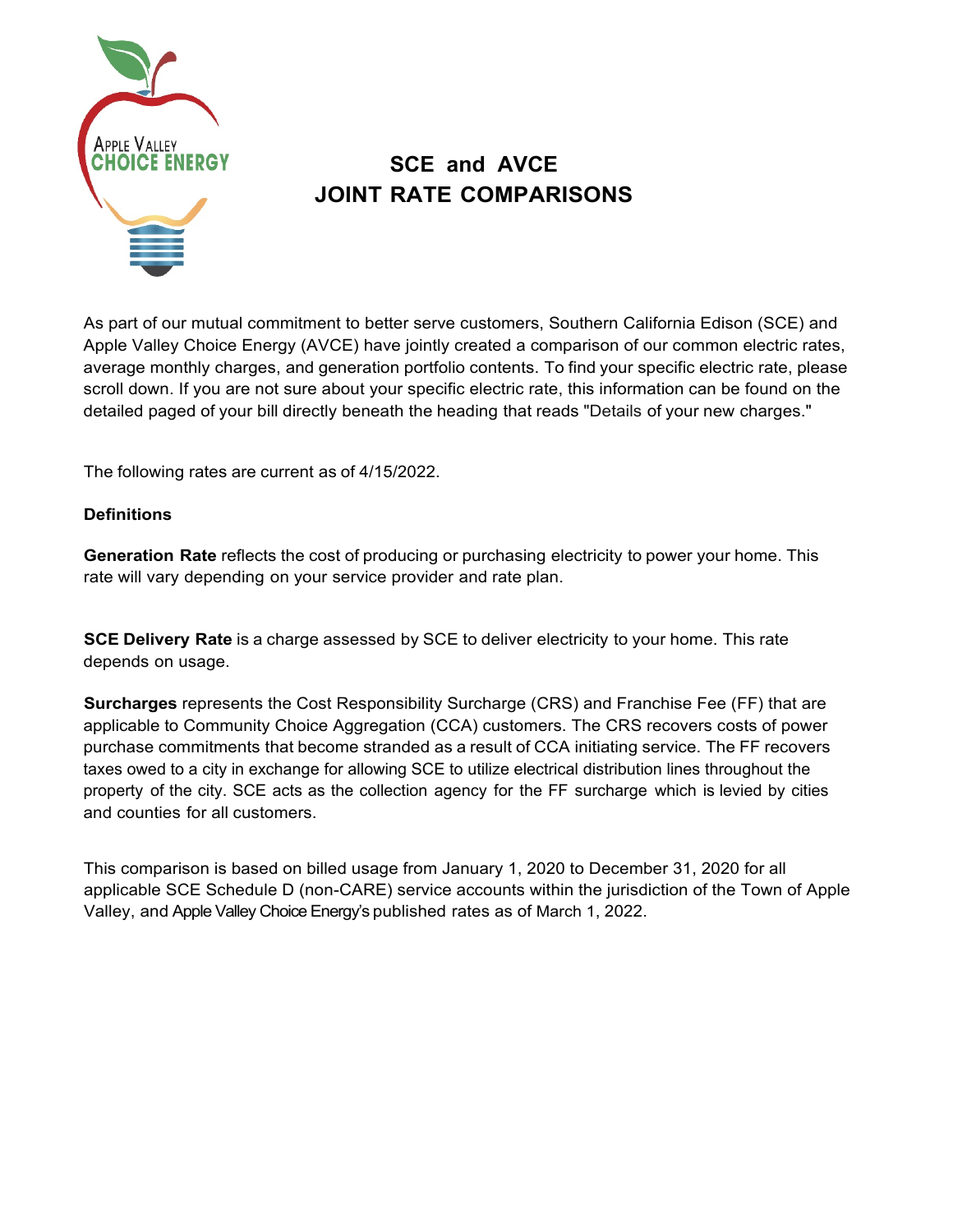Rates are current as of April 15, 2022

| <b>RESIDENTIAL</b>               |            |                       |                       |                         |                         |  |  |  |
|----------------------------------|------------|-----------------------|-----------------------|-------------------------|-------------------------|--|--|--|
|                                  |            |                       |                       |                         |                         |  |  |  |
| 2022 Schedule D                  | <b>SCE</b> | <b>SCE Green Rate</b> | <b>SCE Green Rate</b> | <b>AVCE Core Choice</b> | <b>AVCE More Choice</b> |  |  |  |
|                                  |            | 50% Renewable         | 100% Renewable        |                         | 100% Renewable          |  |  |  |
| Generation Rate (\$/kWh)         | \$0.11259  | \$0.10051             | \$0.08843             | \$0.10413               | \$0.10413               |  |  |  |
| SCE Delivery Rate (\$/kWh)       | \$0.20371  | \$0.20371             | \$0.20371             | \$0.19719               | \$0.19719               |  |  |  |
| Surcharges (\$/kWh)              | <b>NA</b>  | \$0.00656             | \$0.01312             | \$0.01160               | \$0.01160               |  |  |  |
| Total Costs (\$/kWh)             | \$0.31630  | \$0.31078             | \$0.30526             | \$0.31292               | \$0.31292               |  |  |  |
| <b>MORE Choice Premium</b>       | <b>NA</b>  | NA.                   | <b>NA</b>             | NA.                     | \$2.00                  |  |  |  |
| <b>Average Monthly Bill (\$)</b> | \$218.25   | \$214.44              | \$210.63              | \$215.91                | \$217.91                |  |  |  |

Monthly Usage: 690kWh

Rates are current as of April 15, 2022

Monthly Usage: 690kWh

Rates are current as of April 15, 2022

| <b>RESIDENTIAL</b>               |            |                       |                       |                         |                         |  |  |  |
|----------------------------------|------------|-----------------------|-----------------------|-------------------------|-------------------------|--|--|--|
| <b>D-CARE</b>                    |            |                       |                       |                         |                         |  |  |  |
| <b>2022 Schedule D-CARE</b>      | <b>SCE</b> | <b>SCE Green Rate</b> | <b>SCE Green Rate</b> | <b>AVCE Core Choice</b> | <b>AVCE More Choice</b> |  |  |  |
|                                  |            | 50% Renewable         | 100% Renewable        |                         | 100% Renewable          |  |  |  |
| Generation Rate (\$/kWh)         | \$0.11259  | \$0.10051             | \$0.08843             | \$0.10413               | \$0.10413               |  |  |  |
| SCE Delivery Rate (\$/kWh)       | \$0.10166  | \$0.10166             | \$0.10166             | \$0.10166               | \$0.10166               |  |  |  |
| Surcharges (\$/kWh)              | <b>NA</b>  | \$0.00656             | \$0.01312             | \$0.00508               | \$0.00508               |  |  |  |
| Total Costs (\$/kWh)             | \$0.21425  | \$0.20873             | \$0.20321             | \$0.21087               | \$0.21087               |  |  |  |
| <b>MORE Choice Premium</b>       | <b>NA</b>  | <b>NA</b>             | <b>NA</b>             | <b>NA</b>               | \$2.00                  |  |  |  |
| <b>Average Monthly Bill (\$)</b> | \$147.83   | \$144.02              | \$140.21              | \$145.50                | \$147.50                |  |  |  |

\*This comparison illustrates the estimated electricity costs for a typical residential customer within the jurisdiction of the Town of Apple Valley with an average monthly consumption of 690 kilowatt-hours (kWh). This comparison is based on billed usage from January 1, 2020 to December 31, 2020 for all applicable SCE Schedule D (non-CARE) service accounts within the jurisdiction of the Town of Apple Valley and AVCE's published rates as of March 1, 2022.

Generation Rate reflects the cost of producing or purchasing electricity to power your home. This rate will vary depending on your service provider and rate plan.

SCE Delivery Rate is a charge assessed by SCE to deliver electricity to your home. This rate depends on usage.

Surcharges represents the Cost Responsibility Surcharge (CRS) and Franchise Fee (FF) that are applicable to Community Choice Aggregation (CCA) customers. The CRS includes the Power Charge Indifference Adjustment (PCIA), which is either a charge or credit, designed to ensure that SCE's previously committed generation resource costs are not shifted to SCE's remaining customers. SCE bundled customers who participate in SCE's optional Green Rate program also pay a PCIA charge. The FF recovers taxes owed to a city in exchange for allowing SCE to utilize electrical distribution lines throughout the property of the city. SCE acts as the collection agency for the FF surcharge which is levied by cities and counties for all customers.

| <b>RESIDENTIAL</b>         |            |                       |                       |                         |                         |  |  |  |
|----------------------------|------------|-----------------------|-----------------------|-------------------------|-------------------------|--|--|--|
| <b>D-FERA</b>              |            |                       |                       |                         |                         |  |  |  |
| 2022 Schedule D-FERA       | <b>SCE</b> | <b>SCE Green Rate</b> | <b>SCE Green Rate</b> | <b>AVCE Core Choice</b> | <b>AVCE More Choice</b> |  |  |  |
|                            |            | 50% Renewable         | 100% Renewable        |                         | 100% Renewable          |  |  |  |
| Generation Rate (\$/kWh)   | \$0.11259  | \$0.10051             | \$0.08843             | \$0.10413               | \$0.10413               |  |  |  |
| SCE Delivery Rate (\$/kWh) | \$0.14582  | \$0.14582             | \$0.14582             | \$0.13930               | \$0.13930               |  |  |  |
| Surcharges (\$/kWh)        | <b>NA</b>  | \$0.00656             | \$0.01312             | \$0.01160               | \$0.01160               |  |  |  |
| Total Costs (\$/kWh)       | \$0.25841  | \$0.25289             | \$0.24737             | \$0.25503               | \$0.25503               |  |  |  |
| <b>MORE Choice Premium</b> | <b>NA</b>  | <b>NA</b>             | <b>NA</b>             | <b>NA</b>               | \$2.00                  |  |  |  |
| Average Monthly Bill (\$)  | \$178.30   | \$174.49              | \$170.69              | \$175.97                | \$177.97                |  |  |  |

\*This comparison illustrates the estimated electricity costs for a typical residential customer within the jurisdiction of the Town of Apple Valley with an average monthly consumption of 690 kilowatt-hours (kWh). This comparison is based on billed usage from January 1, 2020 to December 31, 2020 for all applicable SCE Schedule D-CARE service accounts within the jurisdiction of the Town of Apple Valley and AVCE's published rates as of March 1, 2022.

Generation Rate reflects the cost of producing or purchasing electricity to power your home. This rate will vary depending on your service provider and rate plan.

SCE Delivery Rate is a charge assessed by SCE to deliver electricity to your home. This rate depends on usage.

Surcharges represents the Cost Responsibility Surcharge (CRS) and Franchise Fee (FF) that are applicable to Community Choice Aggregation (CCA) customers. The CRS includes the Power Charge Indifference Adjustment (PCIA), which is either a charge or credit, designed to ensure that SCE's previously committed generation resource costs are not shifted to SCE's remaining customers. SCE bundled customers who participate in SCE's optional Green Rate program also pay a PCIA charge. The FF recovers taxes owed to a city in exchange for allowing SCE to utilize electrical distribution lines throughout the property of the city. SCE acts as the collection agency for the FF surcharge which is levied by cities and counties for all customers.

\*This comparison illustrates the estimated electricity costs for a typical residential customer within the jurisdiction of the Town of Apple Valley with an average monthly consumption of 690 kilowatt-hours (kWh). This comparison is based on billed usage from January 1, 2020 to December 31, 2020 for all applicable SCE Schedule D-FERA service

accounts within the jurisdiction of the Town of Apple Valley and AVCE's published rates as of March 1, 2022.

Generation Rate reflects the cost of producing or purchasing electricity to power your home. This rate will vary depending on your service provider and rate plan.

SCE Delivery Rate is a charge assessed by SCE to deliver electricity to your home. This rate depends on usage.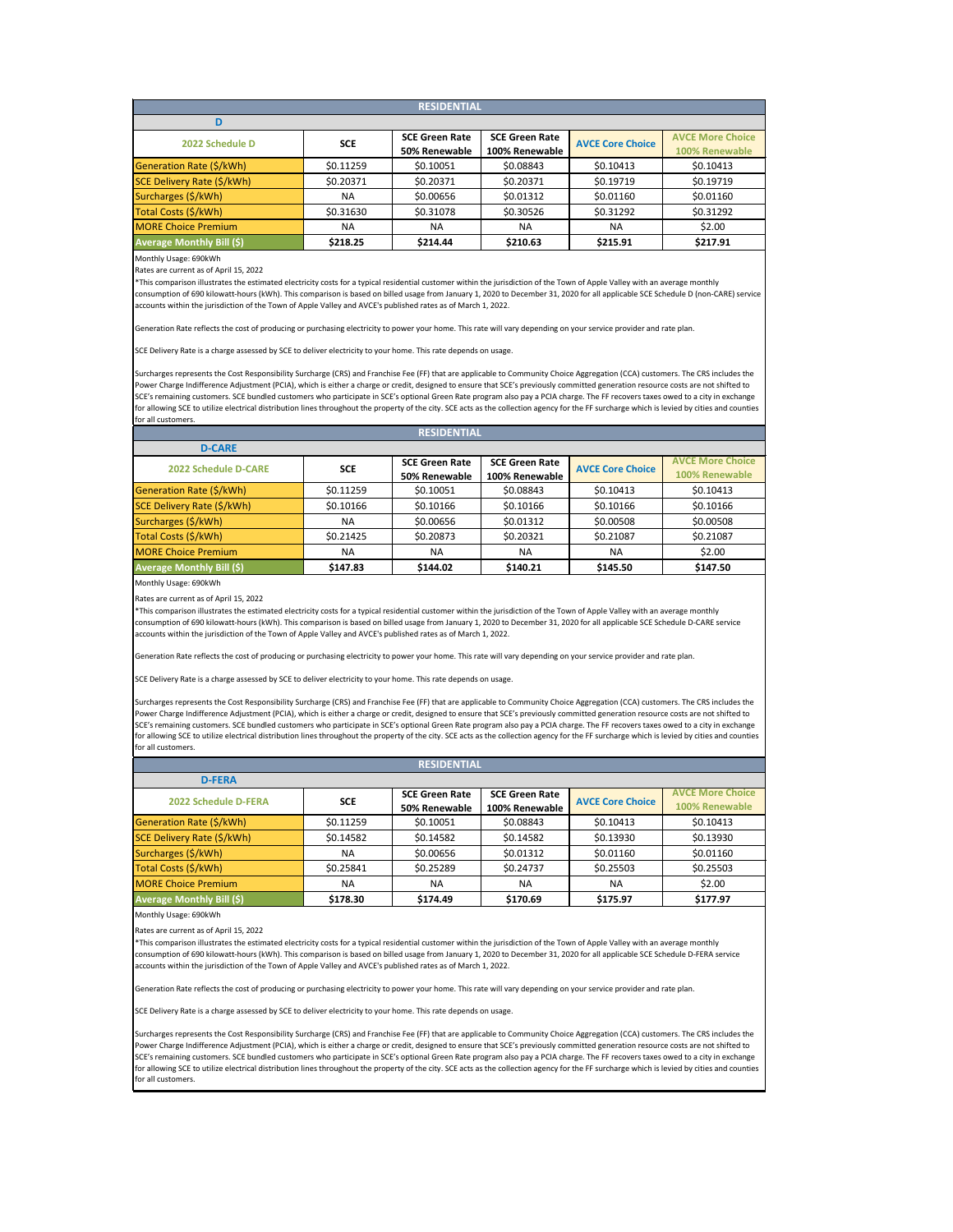Rates are current as of April 15, 2022

| <b>RESIDENTIAL</b>               |            |                       |                       |                         |                         |  |  |
|----------------------------------|------------|-----------------------|-----------------------|-------------------------|-------------------------|--|--|
| <b>TOU-D-A</b>                   |            |                       |                       |                         |                         |  |  |
| 2022 Schedule TOU-D-A            | <b>SCE</b> | <b>SCE Green Rate</b> | <b>SCE Green Rate</b> | <b>AVCE Core Choice</b> | <b>AVCE More Choice</b> |  |  |
|                                  |            | 50% Renewable         | 100% Renewable        |                         | 100% Renewable          |  |  |
| Generation Rate (\$/kWh)         | \$0.11497  | \$0.10289             | \$0.09081             | \$0.10641               | \$0.10641               |  |  |
| SCE Delivery Rate (\$/kWh)       | \$0.20943  | \$0.20943             | \$0.20943             | \$0.20291               | \$0.20291               |  |  |
| Surcharges (\$/kWh)              | <b>NA</b>  | \$0.00656             | \$0.01312             | \$0.01162               | \$0.01162               |  |  |
| Total Costs (\$/kWh)             | \$0.32440  | \$0.31888             | \$0.31336             | \$0.32094               | \$0.32094               |  |  |
| <b>MORE Choice Premium</b>       | <b>NA</b>  | <b>NA</b>             | <b>NA</b>             | <b>NA</b>               | \$2.00                  |  |  |
| <b>Average Monthly Bill (\$)</b> | \$224.16   | \$220.35              | \$216.53              | \$221.77                | \$223.77                |  |  |

Monthly Usage: 691kWh

Rates are current as of April 15, 2022

Monthly Usage: 691kWh

Rates are current as of April 15, 2022

| <b>RESIDENTIAL</b> |                       |                       |                         |                                           |  |  |  |  |
|--------------------|-----------------------|-----------------------|-------------------------|-------------------------------------------|--|--|--|--|
|                    |                       |                       |                         |                                           |  |  |  |  |
| <b>SCE</b>         | <b>SCE Green Rate</b> | <b>SCE Green Rate</b> | <b>AVCE Core Choice</b> | <b>AVCE More Choice</b><br>100% Renewable |  |  |  |  |
| \$0.11497          | \$0.10289             | \$0.09081             | \$0.10641               | \$0.10641                                 |  |  |  |  |
| \$0.10508          | \$0.10508             | \$0.10508             | \$0.10508               | \$0.10508                                 |  |  |  |  |
| <b>NA</b>          | \$0.00656             | \$0.01312             | \$0.00510               | \$0.00510                                 |  |  |  |  |
| \$0.22005          | \$0.21453             | \$0.20901             | \$0.21659               | \$0.21659                                 |  |  |  |  |
| <b>NA</b>          | <b>NA</b>             | <b>NA</b>             | <b>NA</b>               | \$2.00                                    |  |  |  |  |
| \$152.05           | \$148.24              | \$144.43              | \$149.66                | \$151.66                                  |  |  |  |  |
|                    |                       | 50% Renewable         | 100% Renewable          |                                           |  |  |  |  |

\*This comparison illustrates the estimated electricity costs for a typical residential customer within the jurisdiction of the Town of Apple Valley with an average monthly consumption of 691 kilowatt-hours (kWh). This comparison is based on billed usage from January 1, 2020 to December 31, 2020 for all applicable SCE Schedule TOU-D-A service accounts within the jurisdiction of the Town of Apple Valley and AVCE's published rates as of March 1, 2022.

Generation Rate reflects the cost of producing or purchasing electricity to power your home. This rate will vary depending on your service provider and rate plan.

SCE Delivery Rate is a charge assessed by SCE to deliver electricity to your home. This rate depends on usage.

Surcharges represents the Cost Responsibility Surcharge (CRS) and Franchise Fee (FF) that are applicable to Community Choice Aggregation (CCA) customers. The CRS includes the Power Charge Indifference Adjustment (PCIA), which is either a charge or credit, designed to ensure that SCE's previously committed generation resource costs are not shifted to SCE's remaining customers. SCE bundled customers who participate in SCE's optional Green Rate program also pay a PCIA charge. The FF recovers taxes owed to a city in exchange for allowing SCE to utilize electrical distribution lines throughout the property of the city. SCE acts as the collection agency for the FF surcharge which is levied by cities and counties for all customers.

| <b>RESIDENTIAL</b>               |                                 |                       |                       |                         |                         |  |  |
|----------------------------------|---------------------------------|-----------------------|-----------------------|-------------------------|-------------------------|--|--|
| <b>TOU-D-A-FERA</b>              |                                 |                       |                       |                         |                         |  |  |
| 2022 Schedule TOU-D-A-FERA       | <b>SCE</b>                      | <b>SCE Green Rate</b> | <b>SCE Green Rate</b> | <b>AVCE Core Choice</b> | <b>AVCE More Choice</b> |  |  |
|                                  | 100% Renewable<br>50% Renewable |                       | 100% Renewable        |                         |                         |  |  |
| Generation Rate (\$/kWh)         | \$0.11497                       | \$0.10289             | \$0.09081             | \$0.10641               | \$0.10641               |  |  |
| SCE Delivery Rate (\$/kWh)       | \$0.15007                       | \$0.15007             | \$0.15007             | \$0.14355               | \$0.14355               |  |  |
| Surcharges (\$/kWh)              | <b>NA</b>                       | \$0.00656             | \$0.01312             | \$0.01162               | \$0.01162               |  |  |
| Total Costs (\$/kWh)             | \$0.26504                       | \$0.25952             | \$0.25400             | \$0.26158               | \$0.26158               |  |  |
| <b>MORE Choice Premium</b>       | <b>NA</b>                       | <b>NA</b>             | <b>NA</b>             | <b>NA</b>               | \$2.00                  |  |  |
| <b>Average Monthly Bill (\$)</b> | \$183.14                        | \$179.33              | \$175.51              | \$180.75                | \$182.75                |  |  |

\*This comparison illustrates the estimated electricity costs for a typical residential customer within the jurisdiction of the Town of Apple Valley with an average monthly consumption of 691 kilowatt-hours (kWh). This comparison is based on billed usage from January 1, 2020 to December 31, 2020 for all applicable SCE Schedule TOU-D-A-CARE service accounts within the jurisdiction of the Town of Apple Valley and AVCE's published rates as of March 1, 2022.

Generation Rate reflects the cost of producing or purchasing electricity to power your home. This rate will vary depending on your service provider and rate plan.

SCE Delivery Rate is a charge assessed by SCE to deliver electricity to your home. This rate depends on usage.

Surcharges represents the Cost Responsibility Surcharge (CRS) and Franchise Fee (FF) that are applicable to Community Choice Aggregation (CCA) customers. The CRS includes the Power Charge Indifference Adjustment (PCIA), which is either a charge or credit, designed to ensure that SCE's previously committed generation resource costs are not shifted to SCE's remaining customers. SCE bundled customers who participate in SCE's optional Green Rate program also pay a PCIA charge. The FF recovers taxes owed to a city in exchange for allowing SCE to utilize electrical distribution lines throughout the property of the city. SCE acts as the collection agency for the FF surcharge which is levied by cities and counties for all customers.

\*This comparison illustrates the estimated electricity costs for a typical residential customer within the jurisdiction of the Town of Apple Valley with an average monthly consumption of 691 kilowatt-hours (kWh). This comparison is based on billed usage from January 1, 2020 to December 31, 2020 for all applicable SCE Schedule TOU-D-A-FERA service accounts within the jurisdiction of the Town of Apple Valley and AVCE's published rates as of March 1, 2022.

Generation Rate reflects the cost of producing or purchasing electricity to power your home. This rate will vary depending on your service provider and rate plan.

SCE Delivery Rate is a charge assessed by SCE to deliver electricity to your home. This rate depends on usage.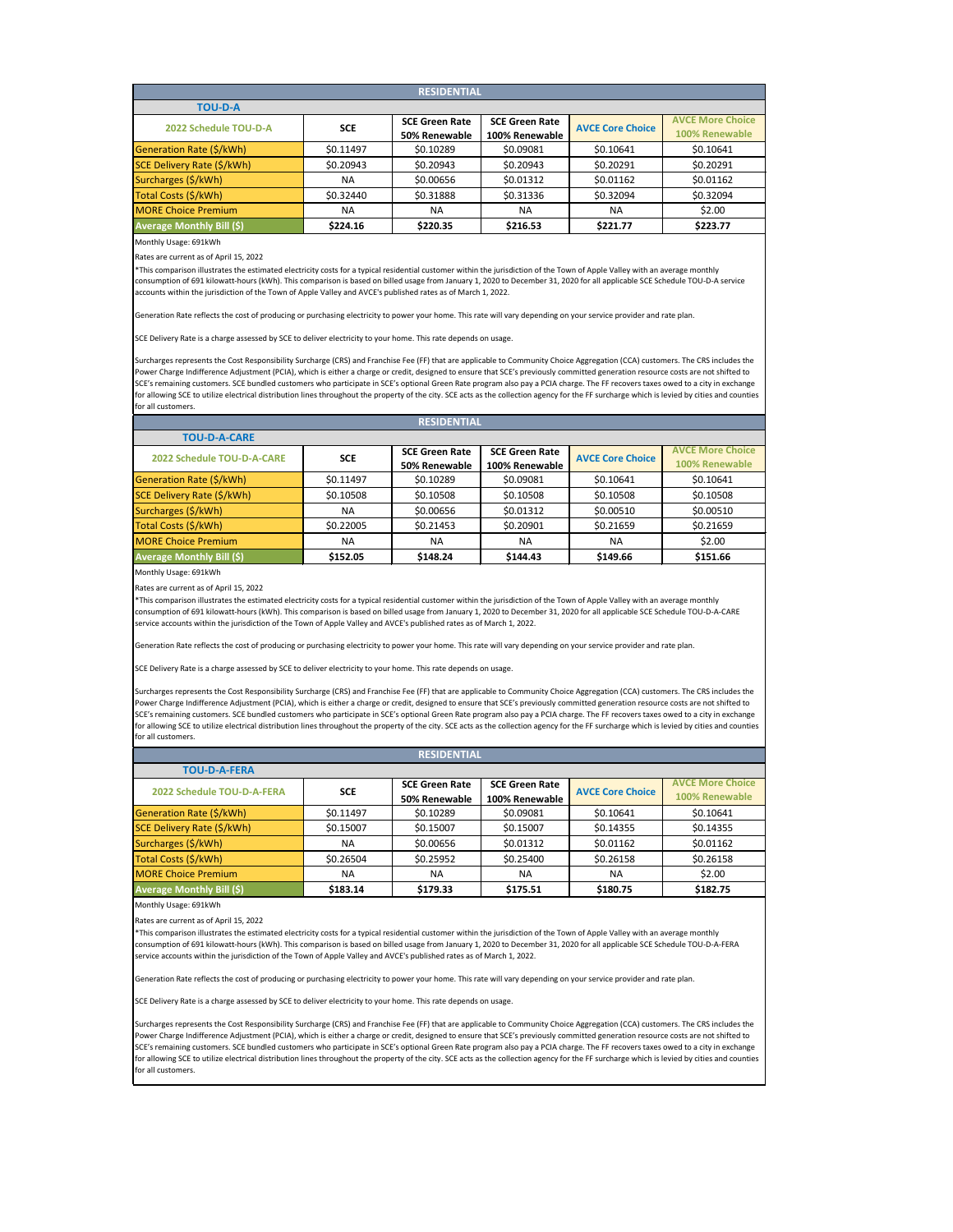Rates are current as of April 15, 2022

Monthly Usage: 691kWh

Rates are current as of April 15, 2022

Monthly Usage: 691kWh

Rates are current as of April 15, 2022

\*This comparison illustrates the estimated electricity costs for a typical residential customer within the jurisdiction of the Town of Apple Valley with an average monthly consumption of 691 kilowatt-hours (kWh). This comparison is based on billed usage from January 1, 2020 to December 31, 2020 for all applicable SCE Schedule TOU-D-B-CARE service accounts within the jurisdiction of the Town of Apple Valley and AVCE's published rates as of March 1, 2022.

| <b>RESIDENTIAL</b>         |            |                       |                       |                         |                         |  |  |  |
|----------------------------|------------|-----------------------|-----------------------|-------------------------|-------------------------|--|--|--|
| <b>TOU-D-B-FERA</b>        |            |                       |                       |                         |                         |  |  |  |
| 2022 Schedule TOU-D-B-FERA | <b>SCE</b> | <b>SCE Green Rate</b> | <b>SCE Green Rate</b> | <b>AVCE Core Choice</b> | <b>AVCE More Choice</b> |  |  |  |
|                            |            | 50% Renewable         | 100% Renewable        |                         | 100% Renewable          |  |  |  |
| Generation Rate (\$/kWh)   | \$0.11675  | \$0.10467             | \$0.09259             | \$0.10813               | \$0.10813               |  |  |  |
| SCE Delivery Rate (\$/kWh) | \$0.13297  | \$0.13297             | \$0.13297             | \$0.12645               | \$0.12645               |  |  |  |
| Surcharges (\$/kWh)        | <b>NA</b>  | \$0.00656             | \$0.01312             | \$0.01164               | \$0.01164               |  |  |  |
| Total Costs (\$/kWh)       | \$0.24972  | \$0.24420             | \$0.23868             | \$0.24622               | \$0.24622               |  |  |  |
| <b>MORE Choice Premium</b> | <b>NA</b>  | <b>NA</b>             | <b>NA</b>             | <b>NA</b>               | \$2.00                  |  |  |  |
| Average Monthly Bill (\$)  | \$172.56   | \$168.74              | \$164.93              | \$170.14                | \$172.14                |  |  |  |

Generation Rate reflects the cost of producing or purchasing electricity to power your home. This rate will vary depending on your service provider and rate plan.

| <b>RESIDENTIAL</b>               |            |                                 |                       |                         |                         |  |  |
|----------------------------------|------------|---------------------------------|-----------------------|-------------------------|-------------------------|--|--|
| <b>TOU-D-B</b>                   |            |                                 |                       |                         |                         |  |  |
| 2022 Schedule TOU-D-B            | <b>SCE</b> | <b>SCE Green Rate</b>           | <b>SCE Green Rate</b> | <b>AVCE Core Choice</b> | <b>AVCE More Choice</b> |  |  |
|                                  |            | 100% Renewable<br>50% Renewable |                       | 100% Renewable          |                         |  |  |
| Generation Rate (\$/kWh)         | \$0.11675  | \$0.10467                       | \$0.09259             | \$0.10813               | \$0.10813               |  |  |
| SCE Delivery Rate (\$/kWh)       | \$0.18890  | \$0.18890                       | \$0.18890             | \$0.18238               | \$0.18238               |  |  |
| Surcharges (\$/kWh)              | <b>NA</b>  | \$0.00656                       | \$0.01312             | \$0.01164               | \$0.01164               |  |  |
| Total Costs (\$/kWh)             | \$0.30565  | \$0.30013                       | \$0.29461             | \$0.30215               | \$0.30215               |  |  |
| <b>MORE Choice Premium</b>       | <b>NA</b>  | <b>NA</b>                       | <b>NA</b>             | <b>NA</b>               | \$2.00                  |  |  |
| <b>Average Monthly Bill (\$)</b> | \$211.20   | \$207.39                        | \$203.58              | \$208.79                | \$210.79                |  |  |

SCE Delivery Rate is a charge assessed by SCE to deliver electricity to your home. This rate depends on usage.

Surcharges represents the Cost Responsibility Surcharge (CRS) and Franchise Fee (FF) that are applicable to Community Choice Aggregation (CCA) customers. The CRS includes the Power Charge Indifference Adjustment (PCIA), which is either a charge or credit, designed to ensure that SCE's previously committed generation resource costs are not shifted to SCE's remaining customers. SCE bundled customers who participate in SCE's optional Green Rate program also pay a PCIA charge. The FF recovers taxes owed to a city in exchange for allowing SCE to utilize electrical distribution lines throughout the property of the city. SCE acts as the collection agency for the FF surcharge which is levied by cities and counties for all customers.

| <b>RESIDENTIAL</b>                |            |                       |                       |                         |                         |  |  |  |
|-----------------------------------|------------|-----------------------|-----------------------|-------------------------|-------------------------|--|--|--|
| <b>TOU-D-B-CARE</b>               |            |                       |                       |                         |                         |  |  |  |
| <b>2022 Schedule TOU-D-B-CARE</b> | <b>SCE</b> | <b>SCE Green Rate</b> | <b>SCE Green Rate</b> | <b>AVCE Core Choice</b> | <b>AVCE More Choice</b> |  |  |  |
|                                   |            | 50% Renewable         | 100% Renewable        |                         | 100% Renewable          |  |  |  |
| Generation Rate (\$/kWh)          | \$0.11675  | \$0.10467             | \$0.09259             | \$0.10813               | \$0.10813               |  |  |  |
| SCE Delivery Rate (\$/kWh)        | \$0.08989  | \$0.08989             | \$0.08989             | \$0.08989               | \$0.08989               |  |  |  |
| Surcharges (\$/kWh)               | <b>NA</b>  | \$0.00656             | \$0.01312             | \$0.00512               | \$0.00512               |  |  |  |
| Total Costs (\$/kWh)              | \$0.20664  | \$0.20112             | \$0.19560             | \$0.20314               | \$0.20314               |  |  |  |
| <b>MORE Choice Premium</b>        | <b>NA</b>  | <b>NA</b>             | <b>NA</b>             | <b>NA</b>               | \$2.00                  |  |  |  |
| <b>Average Monthly Bill (\$)</b>  | \$142.79   | \$138.97              | \$135.16              | \$140.37                | \$142.37                |  |  |  |
|                                   |            |                       |                       |                         |                         |  |  |  |

\*This comparison illustrates the estimated electricity costs for a typical residential customer within the jurisdiction of the Town of Apple Valley with an average monthly consumption of 691 kilowatt-hours (kWh). This comparison is based on billed usage from January 1, 2020 to December 31, 2020 for all applicable SCE Schedule TOU-D-B-FERA service accounts within the jurisdiction of the Town of Apple Valley and AVCE's published rates as of March 1, 2022.

Generation Rate reflects the cost of producing or purchasing electricity to power your home. This rate will vary depending on your service provider and rate plan.

SCE Delivery Rate is a charge assessed by SCE to deliver electricity to your home. This rate depends on usage.

Surcharges represents the Cost Responsibility Surcharge (CRS) and Franchise Fee (FF) that are applicable to Community Choice Aggregation (CCA) customers. The CRS includes the Power Charge Indifference Adjustment (PCIA), which is either a charge or credit, designed to ensure that SCE's previously committed generation resource costs are not shifted to SCE's remaining customers. SCE bundled customers who participate in SCE's optional Green Rate program also pay a PCIA charge. The FF recovers taxes owed to a city in exchange for allowing SCE to utilize electrical distribution lines throughout the property of the city. SCE acts as the collection agency for the FF surcharge which is levied by cities and counties for all customers.

\*This comparison illustrates the estimated electricity costs for a typical residential customer within the jurisdiction of the Town of Apple Valley with an average monthly consumption of 691 kilowatt-hours (kWh). This comparison is based on billed usage from January 1, 2020 to December 31, 2020 for all applicable SCE Schedule TOU-D-B service accounts within the jurisdiction of the Town of Apple Valley and AVCE's published rates as of March 1, 2022.

Generation Rate reflects the cost of producing or purchasing electricity to power your home. This rate will vary depending on your service provider and rate plan.

SCE Delivery Rate is a charge assessed by SCE to deliver electricity to your home. This rate depends on usage.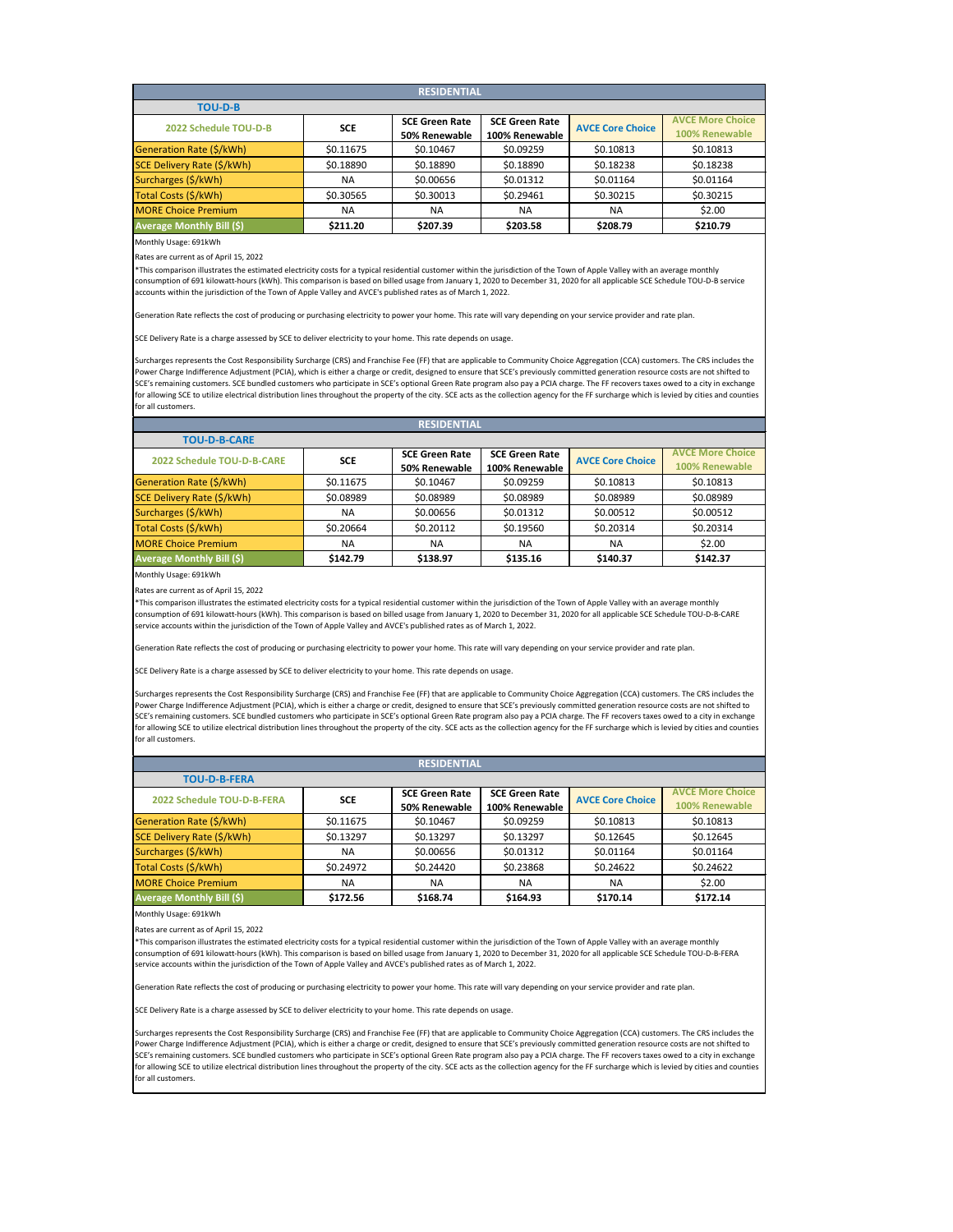Rates are current as of April 15, 2022

| <b>RESIDENTIAL</b>               |            |                       |                       |                         |                         |  |  |
|----------------------------------|------------|-----------------------|-----------------------|-------------------------|-------------------------|--|--|
| <b>TOU-D-T</b>                   |            |                       |                       |                         |                         |  |  |
| 2022 Schedule TOU-D-T            | <b>SCE</b> | <b>SCE Green Rate</b> | <b>SCE Green Rate</b> | <b>AVCE Core Choice</b> | <b>AVCE More Choice</b> |  |  |
|                                  |            | 50% Renewable         | 100% Renewable        |                         | 100% Renewable          |  |  |
| Generation Rate (\$/kWh)         | \$0.11571  | \$0.10363             | \$0.09155             | \$0.10712               | \$0.10712               |  |  |
| SCE Delivery Rate (\$/kWh)       | \$0.20034  | \$0.20034             | \$0.20034             | \$0.19382               | \$0.19382               |  |  |
| Surcharges (\$/kWh)              | <b>NA</b>  | \$0.00656             | \$0.01312             | \$0.01163               | \$0.01163               |  |  |
| Total Costs (\$/kWh)             | \$0.31605  | \$0.31053             | \$0.30501             | \$0.31257               | \$0.31257               |  |  |
| <b>MORE Choice Premium</b>       | <b>NA</b>  | <b>NA</b>             | <b>NA</b>             | <b>NA</b>               | \$2.00                  |  |  |
| <b>Average Monthly Bill (\$)</b> | \$218.39   | \$214.58              | \$210.76              | \$215.99                | \$217.99                |  |  |

Monthly Usage: 691kWh

Rates are current as of April 15, 2022

Monthly Usage: 691kWh

Rates are current as of April 15, 2022

| <b>RESIDENTIAL</b>                |            |                       |                       |                         |                         |  |  |  |
|-----------------------------------|------------|-----------------------|-----------------------|-------------------------|-------------------------|--|--|--|
| <b>TOU-D-T-CARE</b>               |            |                       |                       |                         |                         |  |  |  |
| <b>2022 Schedule TOU-D-T-CARE</b> | <b>SCE</b> | <b>SCE Green Rate</b> | <b>SCE Green Rate</b> | <b>AVCE Core Choice</b> | <b>AVCE More Choice</b> |  |  |  |
|                                   |            | 50% Renewable         | 100% Renewable        |                         | 100% Renewable          |  |  |  |
| Generation Rate (\$/kWh)          | \$0.11571  | \$0.10363             | \$0.09155             | \$0.10712               | \$0.10712               |  |  |  |
| SCE Delivery Rate (\$/kWh)        | \$0.09837  | \$0.09837             | \$0.09837             | \$0.09837               | \$0.09837               |  |  |  |
| Surcharges (\$/kWh)               | <b>NA</b>  | \$0.00656             | \$0.01312             | \$0.00511               | \$0.00511               |  |  |  |
| Total Costs (\$/kWh)              | \$0.21408  | \$0.20856             | \$0.20304             | \$0.21060               | \$0.21060               |  |  |  |
| <b>MORE Choice Premium</b>        | <b>NA</b>  | <b>NA</b>             | <b>NA</b>             | <b>NA</b>               | \$2.00                  |  |  |  |
| <b>Average Monthly Bill (\$)</b>  | \$147.93   | \$144.11              | \$140.30              | \$145.52                | \$147.52                |  |  |  |

\*This comparison illustrates the estimated electricity costs for a typical residential customer within the jurisdiction of the Town of Apple Valley with an average monthly consumption of 691 kilowatt-hours (kWh). This comparison is based on billed usage from January 1, 2020 to December 31, 2020 for all applicable SCE Schedule TOU-D-T service accounts within the jurisdiction of the Town of Apple Valley and AVCE's published rates as of March 1, 2022.

Generation Rate reflects the cost of producing or purchasing electricity to power your home. This rate will vary depending on your service provider and rate plan.

SCE Delivery Rate is a charge assessed by SCE to deliver electricity to your home. This rate depends on usage.

Surcharges represents the Cost Responsibility Surcharge (CRS) and Franchise Fee (FF) that are applicable to Community Choice Aggregation (CCA) customers. The CRS includes the Power Charge Indifference Adjustment (PCIA), which is either a charge or credit, designed to ensure that SCE's previously committed generation resource costs are not shifted to SCE's remaining customers. SCE bundled customers who participate in SCE's optional Green Rate program also pay a PCIA charge. The FF recovers taxes owed to a city in exchange for allowing SCE to utilize electrical distribution lines throughout the property of the city. SCE acts as the collection agency for the FF surcharge which is levied by cities and counties for all customers.

| <b>RESIDENTIAL</b>         |            |                       |                       |                         |                         |  |  |  |
|----------------------------|------------|-----------------------|-----------------------|-------------------------|-------------------------|--|--|--|
| <b>TOU-D-4</b>             |            |                       |                       |                         |                         |  |  |  |
| 2022 Schedule TOU-D-4      | <b>SCE</b> | <b>SCE Green Rate</b> | <b>SCE Green Rate</b> | <b>AVCE Core Choice</b> | <b>AVCE More Choice</b> |  |  |  |
|                            |            | 50% Renewable         | 100% Renewable        |                         | 100% Renewable          |  |  |  |
| Generation Rate (\$/kWh)   | \$0.11252  | \$0.10044             | \$0.08836             | \$0.10406               | \$0.10406               |  |  |  |
| SCE Delivery Rate (\$/kWh) | \$0.20628  | \$0.20628             | \$0.20628             | \$0.19976               | \$0.19976               |  |  |  |
| Surcharges (\$/kWh)        | <b>NA</b>  | \$0.00656             | \$0.01312             | \$0.01160               | \$0.01160               |  |  |  |
| Total Costs (\$/kWh)       | \$0.31880  | \$0.31328             | \$0.30776             | \$0.31542               | \$0.31542               |  |  |  |
| <b>MORE Choice Premium</b> | <b>NA</b>  | <b>NA</b>             | <b>NA</b>             | <b>NA</b>               | \$2.00                  |  |  |  |
| Average Monthly Bill (\$)  | \$220.29   | \$216.48              | \$212.66              | \$217.96                | \$219.96                |  |  |  |

\*This comparison illustrates the estimated electricity costs for a typical residential customer within the jurisdiction of the Town of Apple Valley with an average monthly consumption of 691 kilowatt-hours (kWh). This comparison is based on billed usage from January 1, 2020 to December 31, 2020 for all applicable SCE Schedule TOU-D-T-CARE service accounts within the jurisdiction of the Town of Apple Valley and AVCE's published rates as of March 1, 2022.

Generation Rate reflects the cost of producing or purchasing electricity to power your home. This rate will vary depending on your service provider and rate plan.

SCE Delivery Rate is a charge assessed by SCE to deliver electricity to your home. This rate depends on usage.

Surcharges represents the Cost Responsibility Surcharge (CRS) and Franchise Fee (FF) that are applicable to Community Choice Aggregation (CCA) customers. The CRS includes the Power Charge Indifference Adjustment (PCIA), which is either a charge or credit, designed to ensure that SCE's previously committed generation resource costs are not shifted to SCE's remaining customers. SCE bundled customers who participate in SCE's optional Green Rate program also pay a PCIA charge. The FF recovers taxes owed to a city in exchange for allowing SCE to utilize electrical distribution lines throughout the property of the city. SCE acts as the collection agency for the FF surcharge which is levied by cities and counties for all customers.

\*This comparison illustrates the estimated electricity costs for a typical residential customer within the jurisdiction of the Town of Apple Valley with an average monthly consumption of 691 kilowatt-hours (kWh). This comparison is based on billed usage from January 1, 2020 to December 31, 2020 for all applicable SCE Schedule TOU-D-4 service

ants within the jurisdiction of the Town of Apple Valley and AVCE's published rates as of March 1, 2022.

Generation Rate reflects the cost of producing or purchasing electricity to power your home. This rate will vary depending on your service provider and rate plan.

SCE Delivery Rate is a charge assessed by SCE to deliver electricity to your home. This rate depends on usage.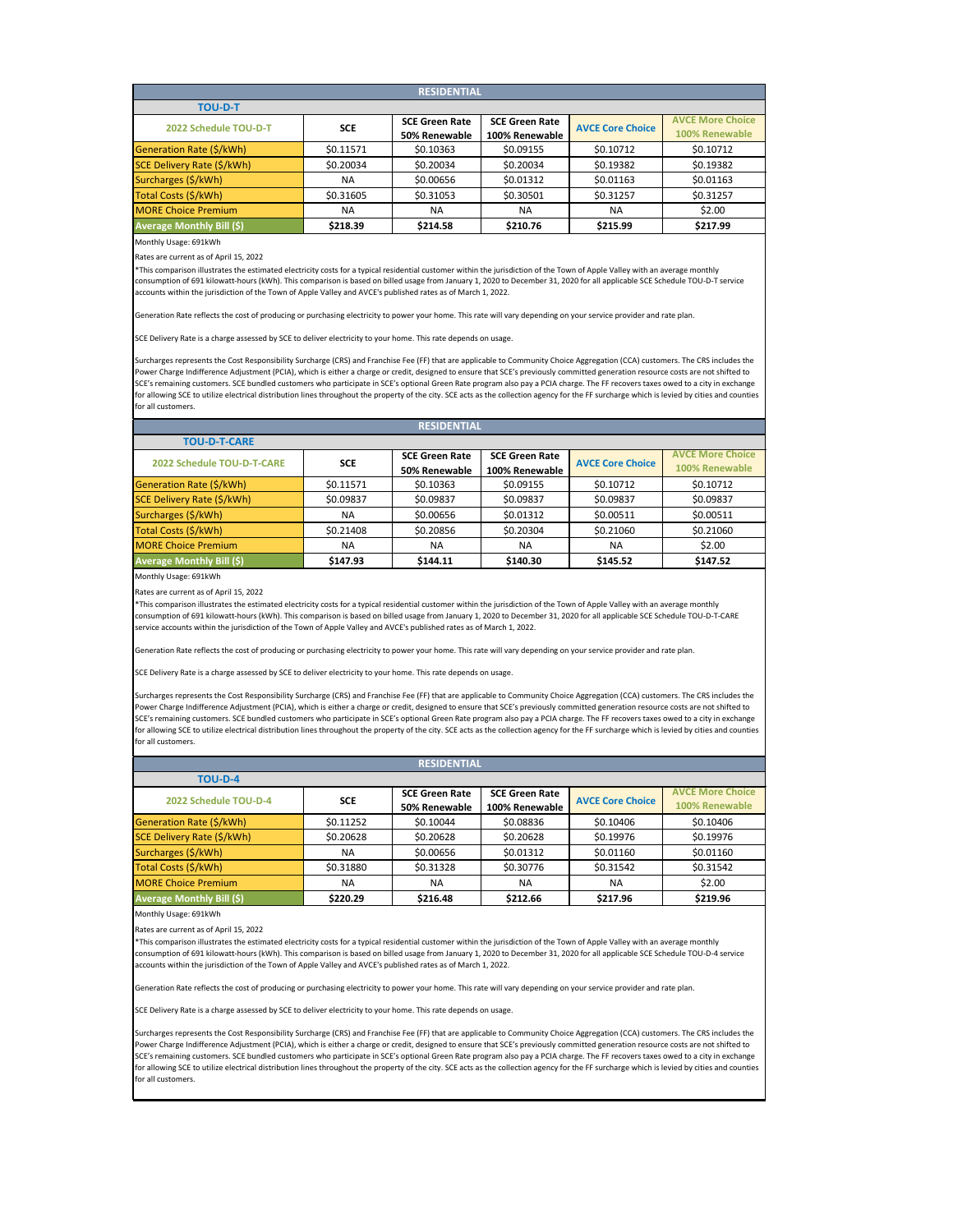Rates are current as of April 15, 2022

| <b>RESIDENTIAL</b>                |            |                       |                       |                         |                         |  |  |  |
|-----------------------------------|------------|-----------------------|-----------------------|-------------------------|-------------------------|--|--|--|
| <b>TOU-D-4-CARE</b>               |            |                       |                       |                         |                         |  |  |  |
| 2022 Schedule TOU-D-4-CARE        | <b>SCE</b> | <b>SCE Green Rate</b> | <b>SCE Green Rate</b> | <b>AVCE Core Choice</b> | <b>AVCE More Choice</b> |  |  |  |
|                                   |            | 50% Renewable         | 100% Renewable        |                         | 100% Renewable          |  |  |  |
| Generation Rate (\$/kWh)          | \$0.11252  | \$0.10044             | \$0.08836             | \$0.10406               | \$0.10406               |  |  |  |
| <b>SCE Delivery Rate (\$/kWh)</b> | \$0.10353  | \$0.10353             | \$0.10353             | \$0.10353               | \$0.10353               |  |  |  |
| Surcharges (\$/kWh)               | <b>NA</b>  | \$0.00656             | \$0.01312             | \$0.00508               | \$0.00508               |  |  |  |
| Total Costs (\$/kWh)              | \$0.21605  | \$0.21053             | \$0.20501             | \$0.21267               | \$0.21267               |  |  |  |
| <b>MORE Choice Premium</b>        | <b>NA</b>  | <b>NA</b>             | ΝA                    | <b>NA</b>               | \$2.00                  |  |  |  |
| <b>Average Monthly Bill (\$)</b>  | \$149.29   | \$145.48              | \$141.66              | \$146.95                | \$148.95                |  |  |  |

Monthly Usage: 691kWh

Rates are current as of April 15, 2022

Monthly Usage: 691kWh

Rates are current as of April 15, 2022

This comparison illustrates the estimated electricity costs for a typical residential customer within the jurisdiction of the Town of Apple Valley with an average monthly

**TOU-D-5-CARE**

# **RESIDENTIAL**

| <b>RESIDENTIAL</b>               |            |                       |                       |                         |                         |  |  |  |
|----------------------------------|------------|-----------------------|-----------------------|-------------------------|-------------------------|--|--|--|
| <b>TOU-D-4-FERA</b>              |            |                       |                       |                         |                         |  |  |  |
| 2022 Schedule TOU-D-4-FERA       | <b>SCE</b> | <b>SCE Green Rate</b> | <b>SCE Green Rate</b> | <b>AVCE Core Choice</b> | <b>AVCE More Choice</b> |  |  |  |
|                                  |            | 50% Renewable         | 100% Renewable        |                         | 100% Renewable          |  |  |  |
| Generation Rate (\$/kWh)         | \$0.11252  | \$0.10044             | \$0.08836             | \$0.10406               | \$0.10406               |  |  |  |
| SCE Delivery Rate (\$/kWh)       | \$0.14794  | \$0.14794             | \$0.14794             | \$0.14142               | \$0.14142               |  |  |  |
| Surcharges (\$/kWh)              | <b>NA</b>  | \$0.00656             | \$0.01312             | \$0.01160               | \$0.01160               |  |  |  |
| Total Costs (\$/kWh)             | \$0.26046  | \$0.25494             | \$0.24942             | \$0.25708               | \$0.25708               |  |  |  |
| <b>MORE Choice Premium</b>       | <b>NA</b>  | NA                    | <b>NA</b>             | <b>NA</b>               | \$2.00                  |  |  |  |
| <b>Average Monthly Bill (\$)</b> | \$179.98   | \$176.16              | \$172.35              | \$177.64                | \$179.64                |  |  |  |

\*This comparison illustrates the estimated electricity costs for a typical residential customer within the jurisdiction of the Town of Apple Valley with an average monthly consumption of 691 kilowatt-hours (kWh). This comparison is based on billed usage from January 1, 2020 to December 31, 2020 for all applicable SCE Schedule TOU-D-4-CARE service accounts within the jurisdiction of the Town of Apple Valley and AVCE's published rates as of March 1, 2022.

Generation Rate reflects the cost of producing or purchasing electricity to power your home. This rate will vary depending on your service provider and rate plan.

SCE Delivery Rate is a charge assessed by SCE to deliver electricity to your home. This rate depends on usage.

umption of 691 kilowatt-hours (kWh). This comparison is based on billed usage from January 1, 2020 to accounts within the jurisdiction of the Town of Apple Valley and AVCE's published rates as of March 1, 2022.

Surcharges represents the Cost Responsibility Surcharge (CRS) and Franchise Fee (FF) that are applicable to Community Choice Aggregation (CCA) customers. The CRS includes the Power Charge Indifference Adjustment (PCIA), which is either a charge or credit, designed to ensure that SCE's previously committed generation resource costs are not shifted to SCE's remaining customers. SCE bundled customers who participate in SCE's optional Green Rate program also pay a PCIA charge. The FF recovers taxes owed to a city in exchange for allowing SCE to utilize electrical distribution lines throughout the property of the city. SCE acts as the collection agency for the FF surcharge which is levied by cities and counties for all customers.

| <b>RESIDENTIAL</b>               |            |                       |                       |                         |                         |  |  |  |  |
|----------------------------------|------------|-----------------------|-----------------------|-------------------------|-------------------------|--|--|--|--|
| <b>TOU-D-5</b>                   |            |                       |                       |                         |                         |  |  |  |  |
| 2022 Schedule TOU-D-5            | <b>SCE</b> | <b>SCE Green Rate</b> | <b>SCE Green Rate</b> |                         | <b>AVCE More Choice</b> |  |  |  |  |
|                                  |            | 50% Renewable         | 100% Renewable        | <b>AVCE Core Choice</b> | 100% Renewable          |  |  |  |  |
| Generation Rate (\$/kWh)         | \$0.11240  | \$0.10032             | \$0.08824             | \$0.10395               | \$0.10395               |  |  |  |  |
| SCE Delivery Rate (\$/kWh)       | \$0.20670  | \$0.20670             | \$0.20670             | \$0.20018               | \$0.20018               |  |  |  |  |
| Surcharges (\$/kWh)              | <b>NA</b>  | \$0.00656             | \$0.01312             | \$0.01160               | \$0.01160               |  |  |  |  |
| Total Costs (\$/kWh)             | \$0.31910  | \$0.31358             | \$0.30806             | \$0.31573               | \$0.31573               |  |  |  |  |
| <b>MORE Choice Premium</b>       | <b>NA</b>  | <b>NA</b>             | <b>NA</b>             | <b>NA</b>               | \$2.00                  |  |  |  |  |
| <b>Average Monthly Bill (\$)</b> | \$220.50   | \$216.68              | \$212.87              | \$218.17                | \$220.17                |  |  |  |  |

\*This comparison illustrates the estimated electricity costs for a typical residential customer within the jurisdiction of the Town of Apple Valley with an average monthly consumption of 691 kilowatt-hours (kWh). This comparison is based on billed usage from January 1, 2020 to December 31, 2020 for all applicable SCE Schedule TOU-D-4-FERA service accounts within the jurisdiction of the Town of Apple Valley and AVCE's published rates as of March 1, 2022.

Generation Rate reflects the cost of producing or purchasing electricity to power your home. This rate will vary depending on your service provider and rate plan.

SCE Delivery Rate is a charge assessed by SCE to deliver electricity to your home. This rate depends on usage.

Surcharges represents the Cost Responsibility Surcharge (CRS) and Franchise Fee (FF) that are applicable to Community Choice Aggregation (CCA) customers. The CRS includes the Power Charge Indifference Adjustment (PCIA), which is either a charge or credit, designed to ensure that SCE's previously committed generation resource costs are not shifted to SCE's remaining customers. SCE bundled customers who participate in SCE's optional Green Rate program also pay a PCIA charge. The FF recovers taxes owed to a city in exchange for allowing SCE to utilize electrical distribution lines throughout the property of the city. SCE acts as the collection agency for the FF surcharge which is levied by cities and counties for all customers.

Generation Rate reflects the cost of producing or purchasing electricity to power your home. This rate will vary depending on your service provider and rate plan.

SCE Delivery Rate is a charge assessed by SCE to deliver electricity to your home. This rate depends on usage.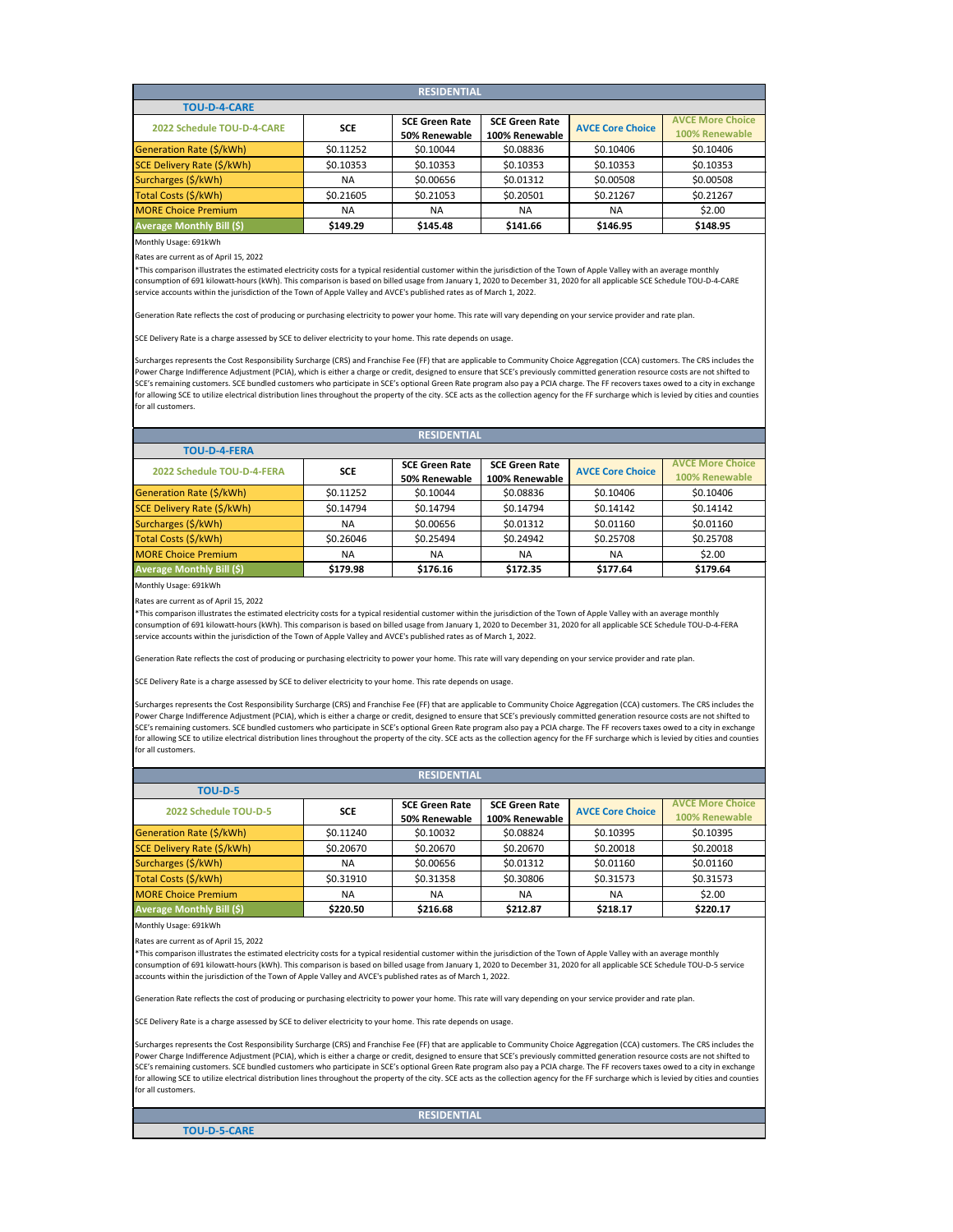| 2022 Schedule TOU-D-5-CARE       | <b>SCE</b> | <b>SCE Green Rate</b> | <b>SCE Green Rate</b> | <b>AVCE Core Choice</b> | <b>AVCE More Choice</b> |
|----------------------------------|------------|-----------------------|-----------------------|-------------------------|-------------------------|
|                                  |            | 50% Renewable         | 100% Renewable        |                         | 100% Renewable          |
| Generation Rate (\$/kWh)         | \$0.11240  | \$0.10032             | \$0.08824             | \$0.10395               | \$0.10395               |
| SCE Delivery Rate (\$/kWh)       | \$0.10386  | \$0.10386             | \$0.10386             | \$0.10386               | \$0.10386               |
| Surcharges (\$/kWh)              | <b>NA</b>  | \$0.00656             | \$0.01312             | \$0.00508               | \$0.00508               |
| Total Costs (\$/kWh)             | \$0.21626  | \$0.21074             | \$0.20522             | \$0.21289               | \$0.21289               |
| <b>MORE Choice Premium</b>       | <b>NA</b>  | ΝA                    | ΝA                    | <b>NA</b>               | \$2.00                  |
| <b>Average Monthly Bill (\$)</b> | \$149.44   | \$145.62              | \$141.81              | \$147.11                | \$149.11                |

Rates are current as of April 15, 2022

Monthly Usage: 691kWh

Rates are current as of April 15, 2022

Monthly Usage: 691kWh

Rates are current as of April 15, 2022

| <b>RESIDENTIAL</b>                |            |                                        |                                         |                         |                                           |  |  |  |
|-----------------------------------|------------|----------------------------------------|-----------------------------------------|-------------------------|-------------------------------------------|--|--|--|
| <b>TOU-D-5-FERA</b>               |            |                                        |                                         |                         |                                           |  |  |  |
| 2022 Schedule TOU-D-5-FERA        | <b>SCE</b> | <b>SCE Green Rate</b><br>50% Renewable | <b>SCE Green Rate</b><br>100% Renewable | <b>AVCE Core Choice</b> | <b>AVCE More Choice</b><br>100% Renewable |  |  |  |
| Generation Rate (\$/kWh)          | \$0.11240  | \$0.10032                              | \$0.08824                               | \$0.10395               | \$0.10395                                 |  |  |  |
| <b>SCE Delivery Rate (\$/kWh)</b> | \$0.14831  | \$0.14831                              | \$0.14831                               | \$0.14179               | \$0.14179                                 |  |  |  |
| Surcharges (\$/kWh)               | <b>NA</b>  | \$0.00656                              | \$0.01312                               | \$0.01160               | \$0.01160                                 |  |  |  |
| Total Costs (\$/kWh)              | \$0.26071  | \$0.25519                              | \$0.24967                               | \$0.25734               | \$0.25734                                 |  |  |  |
| <b>MORE Choice Premium</b>        | <b>NA</b>  | NA                                     | <b>NA</b>                               | <b>NA</b>               | \$2.00                                    |  |  |  |
| <b>Average Monthly Bill (\$)</b>  | \$180.15   | \$176.34                               | \$172.52                                | \$177.82                | \$179.82                                  |  |  |  |

\*This comparison illustrates the estimated electricity costs for a typical residential customer within the jurisdiction of the Town of Apple Valley with an average monthly consumption of 691 kilowatt-hours (kWh). This comparison is based on billed usage from January 1, 2020 to December 31, 2020 for all applicable SCE Schedule TOU-D-5-CARE service accounts within the jurisdiction of the Town of Apple Valley and AVCE's published rates as of March 1, 2022.

Generation Rate reflects the cost of producing or purchasing electricity to power your home. This rate will vary depending on your service provider and rate plan.

SCE Delivery Rate is a charge assessed by SCE to deliver electricity to your home. This rate depends on usage.

Surcharges represents the Cost Responsibility Surcharge (CRS) and Franchise Fee (FF) that are applicable to Community Choice Aggregation (CCA) customers. The CRS includes the Power Charge Indifference Adjustment (PCIA), which is either a charge or credit, designed to ensure that SCE's previously committed generation resource costs are not shifted to SCE's remaining customers. SCE bundled customers who participate in SCE's optional Green Rate program also pay a PCIA charge. The FF recovers taxes owed to a city in exchange for allowing SCE to utilize electrical distribution lines throughout the property of the city. SCE acts as the collection agency for the FF surcharge which is levied by cities and counties for all customers.

| <b>RESIDENTIAL</b>               |            |                       |                       |                         |                         |  |  |  |
|----------------------------------|------------|-----------------------|-----------------------|-------------------------|-------------------------|--|--|--|
| <b>TOU-D-PRIME</b>               |            |                       |                       |                         |                         |  |  |  |
| <b>2022 Schedule TOU-D-PRIME</b> | <b>SCE</b> | <b>SCE Green Rate</b> | <b>SCE Green Rate</b> | <b>AVCE Core Choice</b> | <b>AVCE More Choice</b> |  |  |  |
|                                  |            | 50% Renewable         | 100% Renewable        |                         | 100% Renewable          |  |  |  |
| Generation Rate (\$/kWh)         | \$0.11176  | \$0.09968             | \$0.08760             | \$0.10333               | \$0.10333               |  |  |  |
| SCE Delivery Rate (\$/kWh)       | \$0.19804  | \$0.19804             | \$0.19804             | \$0.19152               | \$0.19152               |  |  |  |
| Surcharges (\$/kWh)              | <b>NA</b>  | \$0.00656             | \$0.01312             | \$0.01160               | \$0.01160               |  |  |  |
| Total Costs (\$/kWh)             | \$0.30980  | \$0.30428             | \$0.29876             | \$0.30645               | \$0.30645               |  |  |  |
| <b>MORE Choice Premium</b>       | <b>NA</b>  | NA.                   | <b>NA</b>             | <b>NA</b>               | \$2.00                  |  |  |  |
| Average Monthly Bill (\$)        | \$214.07   | \$210.26              | \$206.44              | \$211.76                | \$213.76                |  |  |  |

\*This comparison illustrates the estimated electricity costs for a typical residential customer within the jurisdiction of the Town of Apple Valley with an average monthly consumption of 691 kilowatt-hours (kWh). This comparison is based on billed usage from January 1, 2020 to December 31, 2020 for all applicable SCE Schedule TOU-D-5-FERA service accounts within the jurisdiction of the Town of Apple Valley and AVCE's published rates as of March 1, 2022.

Generation Rate reflects the cost of producing or purchasing electricity to power your home. This rate will vary depending on your service provider and rate plan.

SCE Delivery Rate is a charge assessed by SCE to deliver electricity to your home. This rate depends on usage.

Surcharges represents the Cost Responsibility Surcharge (CRS) and Franchise Fee (FF) that are applicable to Community Choice Aggregation (CCA) customers. The CRS includes the Power Charge Indifference Adjustment (PCIA), which is either a charge or credit, designed to ensure that SCE's previously committed generation resource costs are not shifted to SCE's remaining customers. SCE bundled customers who participate in SCE's optional Green Rate program also pay a PCIA charge. The FF recovers taxes owed to a city in exchange for allowing SCE to utilize electrical distribution lines throughout the property of the city. SCE acts as the collection agency for the FF surcharge which is levied by cities and counties for all customers.

\*This comparison illustrates the estimated electricity costs for a typical residential customer within the jurisdiction of the Town of Apple Valley with an average monthly consumption of 691 kilowatt-hours (kWh). This comparison is based on billed usage from January 1, 2020 to December 31, 2020 for all applicable SCE Schedule TOU-D-PRIME service accounts within the jurisdiction of the Town of Apple Valley and AVCE's published rates as of March 1, 2022.

Generation Rate reflects the cost of producing or purchasing electricity to power your home. This rate will vary depending on your service provider and rate plan.

SCE Delivery Rate is a charge assessed by SCE to deliver electricity to your home. This rate depends on usage.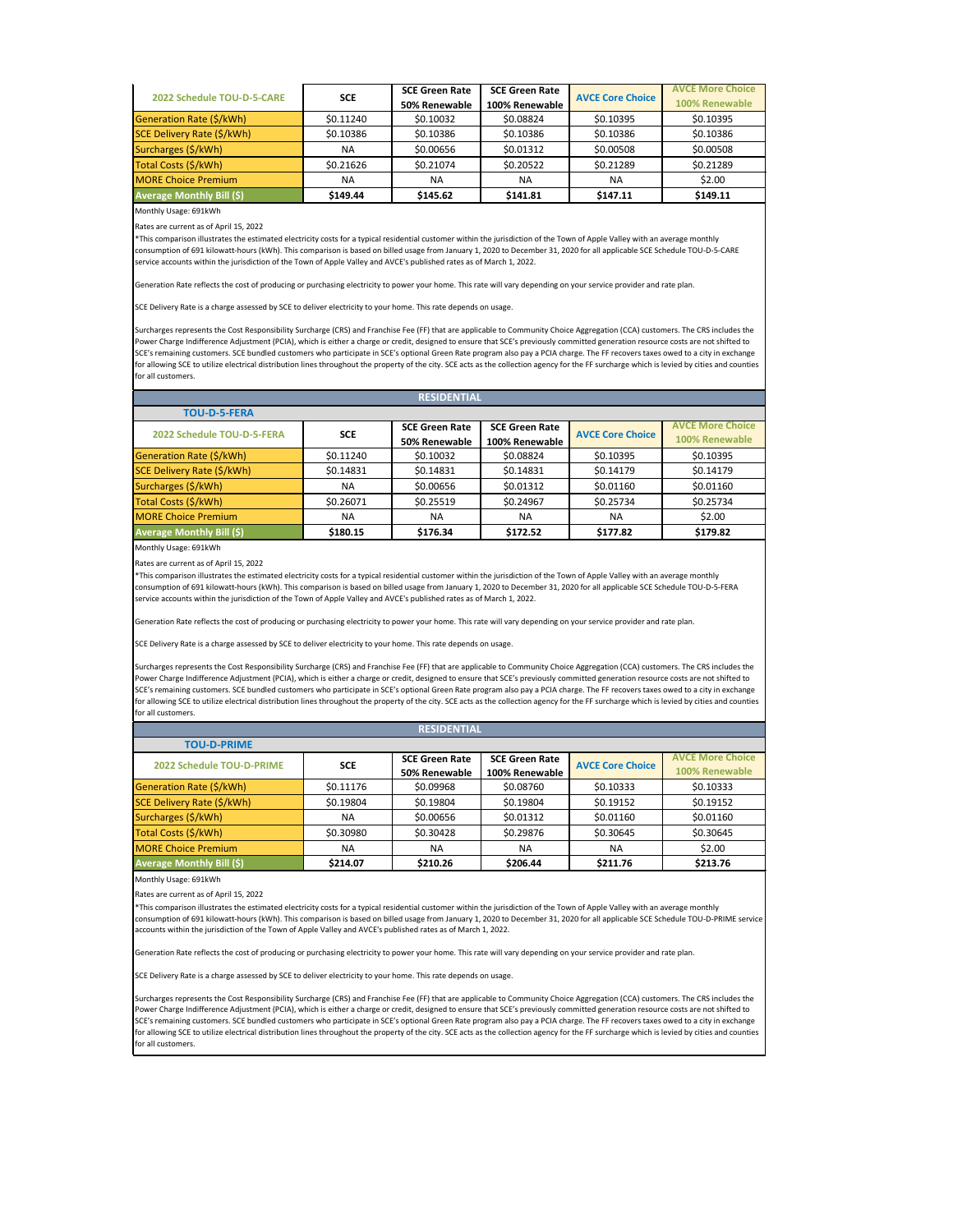Rates are current as of April 15, 2022

| <b>RESIDENTIAL</b>                    |            |                       |                       |                         |                         |  |  |  |
|---------------------------------------|------------|-----------------------|-----------------------|-------------------------|-------------------------|--|--|--|
| <b>TOU-D-PRIME-CARE</b>               |            |                       |                       |                         |                         |  |  |  |
| <b>2022 Schedule TOU-D-PRIME-CARE</b> | <b>SCE</b> | <b>SCE Green Rate</b> | <b>SCE Green Rate</b> | <b>AVCE Core Choice</b> | <b>AVCE More Choice</b> |  |  |  |
|                                       |            | 50% Renewable         | 100% Renewable        |                         | 100% Renewable          |  |  |  |
| Generation Rate (\$/kWh)              | \$0.11176  | \$0.09968             | \$0.08760             | \$0.10333               | \$0.10333               |  |  |  |
| SCE Delivery Rate (\$/kWh)            | \$0.09785  | \$0.09785             | \$0.09785             | \$0.09785               | \$0.09785               |  |  |  |
| Surcharges (\$/kWh)                   | <b>NA</b>  | \$0.00656             | \$0.01312             | \$0.00508               | \$0.00508               |  |  |  |
| Total Costs (\$/kWh)                  | \$0.20961  | \$0.20409             | \$0.19857             | \$0.20626               | \$0.20626               |  |  |  |
| <b>MORE Choice Premium</b>            | <b>NA</b>  | <b>NA</b>             | <b>NA</b>             | <b>NA</b>               | \$2.00                  |  |  |  |
| <b>Average Monthly Bill (\$)</b>      | \$144.84   | \$141.03              | \$137.21              | \$142.53                | \$144.53                |  |  |  |

Monthly Usage: 691kWh

Rates are current as of April 15, 2022

Monthly Usage: 691kWh

Rates are current as of April 15, 2022

**TOU-GS-1-A**

# **COMMERCIAL & INDUSTRIAL**

| <b>RESIDENTIAL</b>                    |            |                                        |                                         |                         |                                           |  |  |  |
|---------------------------------------|------------|----------------------------------------|-----------------------------------------|-------------------------|-------------------------------------------|--|--|--|
| <b>TOU-D-PRIME-FERA</b>               |            |                                        |                                         |                         |                                           |  |  |  |
| <b>2022 Schedule TOU-D-PRIME-FERA</b> | <b>SCE</b> | <b>SCE Green Rate</b><br>50% Renewable | <b>SCE Green Rate</b><br>100% Renewable | <b>AVCE Core Choice</b> | <b>AVCE More Choice</b><br>100% Renewable |  |  |  |
| Generation Rate (\$/kWh)              | \$0.11176  | \$0.09968                              | \$0.08760                               | \$0.10333               | \$0.10333                                 |  |  |  |
| SCE Delivery Rate (\$/kWh)            | \$0.14135  | \$0.14135                              | \$0.14135                               | \$0.13483               | \$0.13483                                 |  |  |  |
| Surcharges (\$/kWh)                   | NA         | \$0.00656                              | \$0.01312                               | \$0.01160               | \$0.01160                                 |  |  |  |
| Total Costs (\$/kWh)                  | \$0.25311  | \$0.24759                              | \$0.24207                               | \$0.24976               | \$0.24976                                 |  |  |  |
| <b>MORE Choice Premium</b>            | <b>NA</b>  | NA.                                    | <b>NA</b>                               | <b>NA</b>               | \$2.00                                    |  |  |  |
| <b>Average Monthly Bill (\$)</b>      | \$174.90   | \$171.08                               | \$167.27                                | \$172.58                | \$174.58                                  |  |  |  |

\*This comparison illustrates the estimated electricity costs for a typical residential customer within the jurisdiction of the Town of Apple Valley with an average monthly consumption of 691 kilowatt-hours (kWh). This comparison is based on billed usage from January 1, 2020 to December 31, 2020 for all applicable SCE Schedule TOU-D-PRIME-CARE service accounts within the jurisdiction of the Town of Apple Valley and AVCE's published rates as of March 1, 2022.

Generation Rate reflects the cost of producing or purchasing electricity to power your home. This rate will vary depending on your service provider and rate plan.

SCE Delivery Rate is a charge assessed by SCE to deliver electricity to your home. This rate depends on usage.

Surcharges represents the Cost Responsibility Surcharge (CRS) and Franchise Fee (FF) that are applicable to Community Choice Aggregation (CCA) customers. The CRS includes the Power Charge Indifference Adjustment (PCIA), which is either a charge or credit, designed to ensure that SCE's previously committed generation resource costs are not shifted to SCE's remaining customers. SCE bundled customers who participate in SCE's optional Green Rate program also pay a PCIA charge. The FF recovers taxes owed to a city in exchange for allowing SCE to utilize electrical distribution lines throughout the property of the city. SCE acts as the collection agency for the FF surcharge which is levied by cities and counties for all customers.

| <b>RESIDENTIAL</b>         |            |                                 |                       |                         |                         |  |  |  |  |
|----------------------------|------------|---------------------------------|-----------------------|-------------------------|-------------------------|--|--|--|--|
| <b>TOU-EV-1</b>            |            |                                 |                       |                         |                         |  |  |  |  |
| 2022 Schedule TOU-EV-1     | <b>SCE</b> | <b>SCE Green Rate</b>           | <b>SCE Green Rate</b> | <b>AVCE Core Choice</b> | <b>AVCE More Choice</b> |  |  |  |  |
|                            |            | 100% Renewable<br>50% Renewable |                       | 100% Renewable          |                         |  |  |  |  |
| Generation Rate (\$/kWh)   | \$0.11702  | \$0.10494                       | \$0.09286             | \$0.10838               | \$0.10838               |  |  |  |  |
| SCE Delivery Rate (\$/kWh) | \$0.20701  | \$0.20701                       | \$0.20701             | \$0.20049               | \$0.20049               |  |  |  |  |
| Surcharges (\$/kWh)        | <b>NA</b>  | \$0.00656                       | \$0.01312             | \$0.01164               | \$0.01164               |  |  |  |  |
| Total Costs (\$/kWh)       | \$0.32403  | \$0.31851                       | \$0.31299             | \$0.32051               | \$0.32051               |  |  |  |  |
| <b>MORE Choice Premium</b> | <b>NA</b>  | <b>NA</b>                       | <b>NA</b>             | <b>NA</b>               | \$2.00                  |  |  |  |  |
| Average Monthly Bill (\$)  | \$223.90   | \$220.09                        | \$216.28              | \$221.47                | \$223.47                |  |  |  |  |

\*This comparison illustrates the estimated electricity costs for a typical residential customer within the jurisdiction of the Town of Apple Valley with an average monthly consumption of 691 kilowatt-hours (kWh). This comparison is based on billed usage from January 1, 2020 to December 31, 2020 for all applicable SCE Schedule TOU-D-PRIME-FERA service accounts within the jurisdiction of the Town of Apple Valley and AVCE's published rates as of March 1, 2022.

Generation Rate reflects the cost of producing or purchasing electricity to power your home. This rate will vary depending on your service provider and rate plan.

SCE Delivery Rate is a charge assessed by SCE to deliver electricity to your home. This rate depends on usage.

Surcharges represents the Cost Responsibility Surcharge (CRS) and Franchise Fee (FF) that are applicable to Community Choice Aggregation (CCA) customers. The CRS includes the Power Charge Indifference Adjustment (PCIA), which is either a charge or credit, designed to ensure that SCE's previously committed generation resource costs are not shifted to SCE's remaining customers. SCE bundled customers who participate in SCE's optional Green Rate program also pay a PCIA charge. The FF recovers taxes owed to a city in exchange for allowing SCE to utilize electrical distribution lines throughout the property of the city. SCE acts as the collection agency for the FF surcharge which is levied by cities and counties for all customers.

\*This comparison illustrates the estimated electricity costs for a typical residential customer within the jurisdiction of the Town of Apple Valley with an average monthly umption of 691 kilowatt-hours (kWh). This comparison is based on billed usage from January 1, 2020 to December 31, 2020 tor all app service accounts within the jurisdiction of the Town of Apple Valley and AVCE's published rates as of March 1, 2022.

Generation Rate reflects the cost of producing or purchasing electricity to power your home. This rate will vary depending on your service provider and rate plan.

SCE Delivery Rate is a charge assessed by SCE to deliver electricity to your home. This rate depends on usage.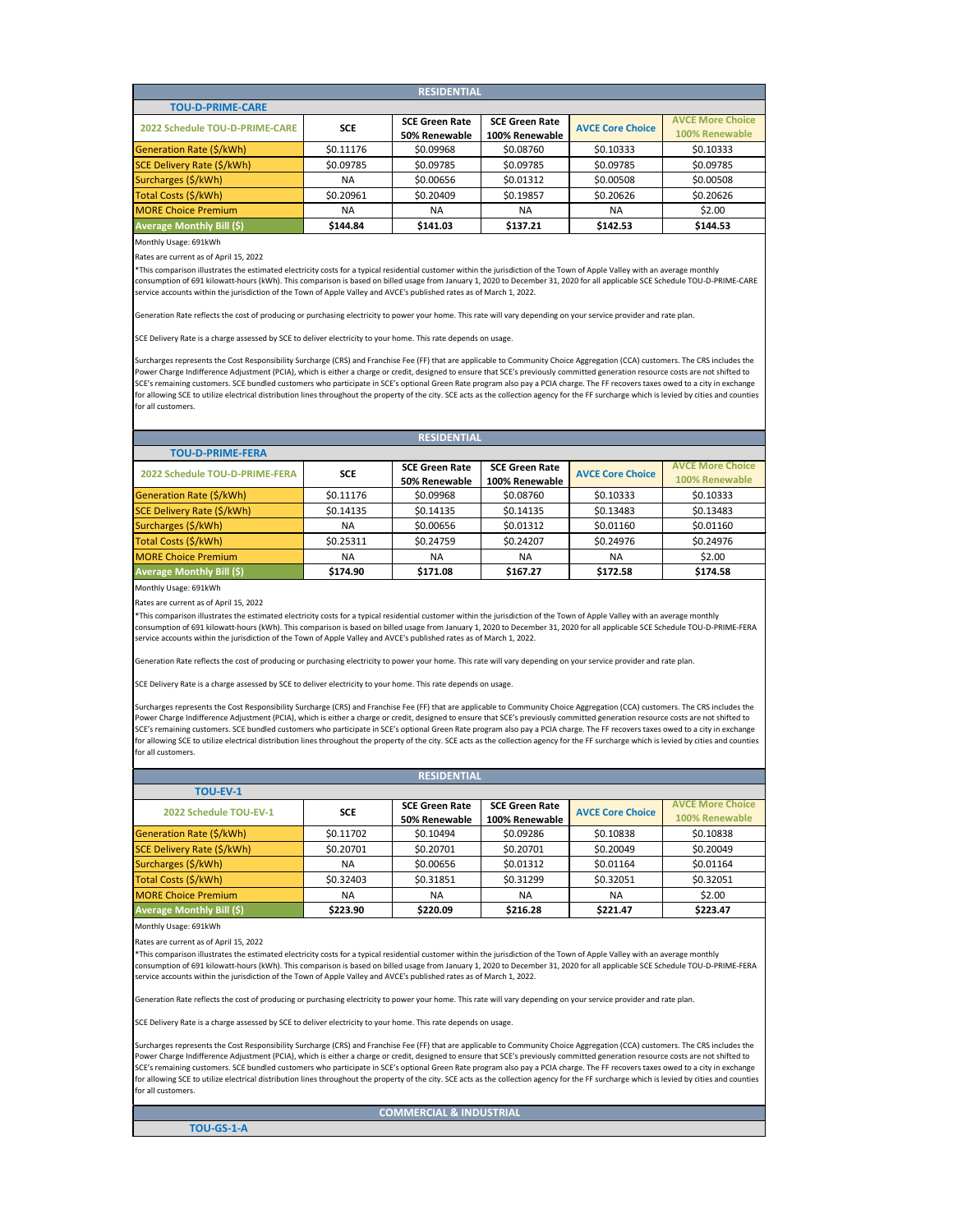| 2022 Schedule TOU-GS-1-A   |           | <b>SCE Green Rate</b><br><b>SCE</b> | <b>SCE Green Rate</b> | <b>AVCE Core Choice</b> | <b>AVCE More Choice</b> |
|----------------------------|-----------|-------------------------------------|-----------------------|-------------------------|-------------------------|
|                            |           | 50% Renewable                       | 100% Renewable        |                         | 100% Renewable          |
| Generation Rate (\$/kWh)   | \$0.11419 | \$0.09790                           | \$0.08162             | \$0.10658               | \$0.10858               |
| SCE Delivery Rate (\$/kWh) | \$0.15442 | \$0.15442                           | \$0.15442             | \$0.14790               | \$0.14790               |
| Surcharges (\$/kWh)        | <b>NA</b> | \$0.00508                           | \$0.01016             | \$0.01071               | \$0.01071               |
| Total Costs (\$/kWh)       | \$0.26861 | \$0.25740                           | \$0.24620             | \$0.26519               | \$0.26719               |
| Average Monthly Bill (\$)  | \$244.44  | \$234.23                            | \$224.04              | \$241.32                | \$243.14                |

Rates are current as of April 15, 2022

| <b>TOU-GS-1-A-PRI</b>            |            |                       |                       |                         |                         |
|----------------------------------|------------|-----------------------|-----------------------|-------------------------|-------------------------|
| 2022 Schedule TOU-GS-1-A-PRI     | <b>SCE</b> | <b>SCE Green Rate</b> | <b>SCE Green Rate</b> | <b>AVCE Core Choice</b> | <b>AVCE More Choice</b> |
|                                  |            | 50% Renewable         | 100% Renewable        |                         | 100% Renewable          |
| Generation Rate (\$/kWh)         | \$0.11260  | \$0.09631             | \$0.08003             | \$0.10445               | \$0.10645               |
| SCE Delivery Rate (\$/kWh)       | \$0.15335  | \$0.15335             | \$0.15335             | \$0.14683               | \$0.14683               |
| Surcharges (\$/kWh)              | ΝA         | \$0.00508             | \$0.01016             | \$0.01069               | \$0.01069               |
| Total Costs (\$/kWh)             | \$0.26595  | \$0.25474             | \$0.24354             | \$0.26197               | \$0.26397               |
| <b>Average Monthly Bill (\$)</b> | \$242.01   | \$231.81              | \$221.62              | \$238.39                | \$240.21                |

Monthly Usage: 910kWh

Rates are current as of April 15, 2022

| <b>TOU-GS-1-D</b>                |            |                       |                       |                         |                         |
|----------------------------------|------------|-----------------------|-----------------------|-------------------------|-------------------------|
| 2022 Schedule TOU-GS-1-D         | <b>SCE</b> | <b>SCE Green Rate</b> | <b>SCE Green Rate</b> | <b>AVCE Core Choice</b> | <b>AVCE More Choice</b> |
|                                  |            | 50% Renewable         | 100% Renewable        |                         | 100% Renewable          |
| Generation Rate (\$/kWh)         | \$0.09262  | \$0.07633             | \$0.06005             | \$0.08585               | \$0.08785               |
| SCE Delivery Rate (\$/kWh)       | \$0.11100  | \$0.11100             | \$0.11100             | \$0.10448               | \$0.10448               |
| Surcharges (\$/kWh)              | NA.        | \$0.00508             | \$0.01016             | \$0.01051               | \$0.01051               |
| Total Costs (\$/kWh)             | \$0.20362  | \$0.19241             | \$0.18121             | \$0.20084               | \$0.20284               |
| <b>Average Monthly Bill (\$)</b> | \$185.29   | \$175.09              | \$164.90              | \$182.76                | \$184.58                |

Monthly Usage: 910kWh Monthly Demand: 2kWh

Rates are current as of April 15, 2022

\*This comparison illustrates the estimated electricity costs for a typical commercial customer within the jurisdiction of the Town of Apple Valley with an average monthly consumption of 910 kilowatt-hours (kWh). This comparison is based on billed usage from January 1, 2020 to December 31, 2020 for all applicable SCE Schedule TOU-GS-1-A service accounts within the jurisdiction of the Town of Apple Valley and AVCE's published rates as of March 1, 2022.

Generation Rate reflects the cost of producing or purchasing electricity to power your home. This rate will vary depending on your service provider and rate plan.

SCE Delivery Rate is a charge assessed by SCE to deliver electricity to your home. This rate depends on usage.

Surcharges represents the Cost Responsibility Surcharge (CRS) and Franchise Fee (FF) that are applicable to Community Choice Aggregation (CCA) customers. The CRS includes the Power Charge Indifference Adjustment (PCIA), which is either a charge or credit, designed to ensure that SCE's previously committed generation resource costs are not shifted to SCE's remaining customers. SCE bundled customers who participate in SCE's optional Green Rate program also pay a PCIA charge. The FF recovers taxes owed to a city in exchange for allowing SCE to utilize electrical distribution lines throughout the property of the city. SCE acts as the collection agency for the FF surcharge which is levied by cities and counties for all customers.

iurcharges represents the Cost Responsibility Surcharge (CRS) and Franchise Fee (FF) that are applicable to Community Choice Aggregation (CCA) customers. The CRS includes the Power Charge Indifference Adjustment (PCIA), which is either a charge or credit, designed to ensure that SCE's previously committed generation resource costs are not shifted to SCE's remaining customers. SCE bundled customers who participate in SCE's optional Green Rate program also pay a PCIA charge. The FF recovers taxes owed to a city in exchange for allowing SCE to utilize electrical distribution lines throughout the property of the city. SCE acts as the collection agency for the FF surcharge which is levied by cities and counties for all customers.

## **COMMERCIAL & INDUSTRIAL**

\*This comparison illustrates the estimated electricity costs for a typical commercial customer within the jurisdiction of the Town of Apple Valley with an average monthly consumption of 910 kilowatt-hours (kWh). This comparison is based on billed usage from January 1, 2020 to December 31, 2020 for all applicable SCE Schedule TOU-GS-1-A service accounts within the jurisdiction of the Town of Apple Valley and AVCE's published rates as of March 1, 2022.

Generation Rate reflects the cost of producing or purchasing electricity to power your home. This rate will vary depending on your service provider and rate plan.

SCE Delivery Rate is a charge assessed by SCE to deliver electricity to your home. This rate depends on usage.

Surcharges represents the Cost Responsibility Surcharge (CRS) and Franchise Fee (FF) that are applicable to Community Choice Aggregation (CCA) customers. The CRS includes the Power Charge Indifference Adjustment (PCIA), which is either a charge or credit, designed to ensure that SCE's previously committed generation resource costs are not shifted to SCE's remaining customers. SCE bundled customers who participate in SCE's optional Green Rate program also pay a PCIA charge. The FF recovers taxes owed to a city in exchange for allowing SCE to utilize electrical distribution lines throughout the property of the city. SCE acts as the collection agency for the FF surcharge which is levied by cities and counties for all customers.

#### **COMMERCIAL & INDUSTRIAL**

\*This comparison illustrates the estimated electricity costs for a typical commercial customer within the jurisdiction of the Town of Apple Valley with an average monthly consumption of 910 kilowatt-hours (kWh). This comparison is based on billed usage from January 1, 2020 to December 31, 2020 for all applicable SCE Schedule TOU-GS-1-D service accounts within the jurisdiction of the Town of Apple Valley and AVCE's published rates as of March 1, 2022.

Generation Rate reflects the cost of producing or purchasing electricity to power your home. This rate will vary depending on your service provider and rate plan.

SCE Delivery Rate is a charge assessed by SCE to deliver electricity to your home. This rate depends on usage.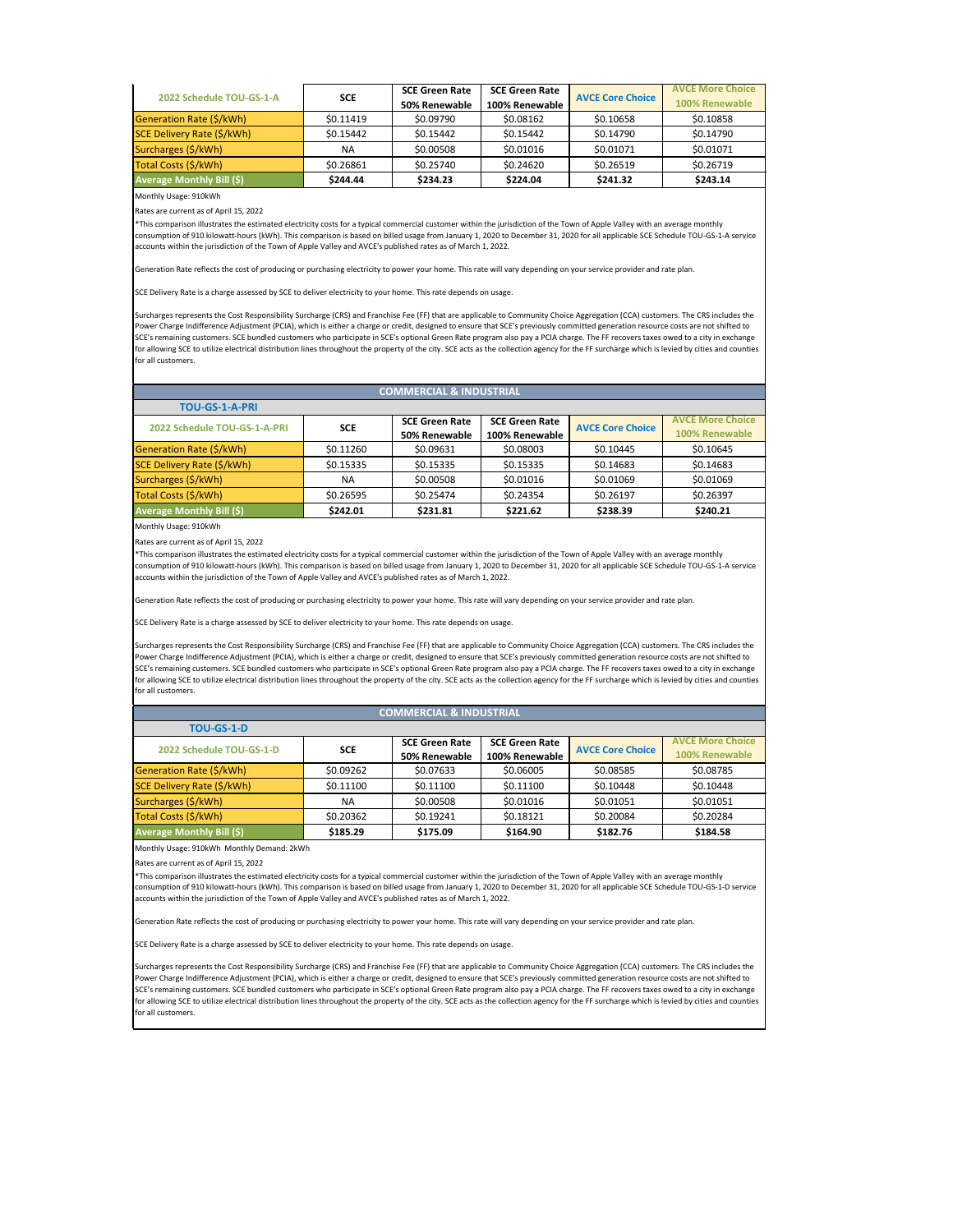Rates are current as of April 15, 2022

| <b>TOU-GS-1-E-PRI</b>            |            |                       |                       |                         |                         |
|----------------------------------|------------|-----------------------|-----------------------|-------------------------|-------------------------|
| 2022 Schedule TOU-GS-1-E-PRI     | <b>SCE</b> | <b>SCE Green Rate</b> | <b>SCE Green Rate</b> | <b>AVCE Core Choice</b> | <b>AVCE More Choice</b> |
|                                  |            | 50% Renewable         | 100% Renewable        |                         | 100% Renewable          |
| Generation Rate (\$/kWh)         | \$0.10999  | \$0.09370             | \$0.07742             | \$0.10199               | \$0.10399               |
| SCE Delivery Rate (\$/kWh)       | \$0.15294  | \$0.15294             | \$0.15294             | \$0.14642               | \$0.14642               |
| Surcharges (\$/kWh)              | <b>NA</b>  | \$0.00508             | \$0.01016             | \$0.01067               | \$0.01067               |
| Total Costs (\$/kWh)             | \$0.26293  | \$0.25172             | \$0.24052             | \$0.25908               | \$0.26108               |
| <b>Average Monthly Bill (\$)</b> | \$239.27   | \$229.07              | \$218.87              | \$235.76                | \$237.58                |

| <b>COMMERCIAL &amp; INDUSTRIAL</b> |            |                       |                       |                         |                         |  |  |  |
|------------------------------------|------------|-----------------------|-----------------------|-------------------------|-------------------------|--|--|--|
| <b>TOU-GS-1-E</b>                  |            |                       |                       |                         |                         |  |  |  |
| 2022 Schedule TOU-GS-1-E           | <b>SCE</b> | <b>SCE Green Rate</b> | <b>SCE Green Rate</b> | <b>AVCE Core Choice</b> | <b>AVCE More Choice</b> |  |  |  |
|                                    |            | 50% Renewable         | 100% Renewable        |                         | 100% Renewable          |  |  |  |
| Generation Rate (\$/kWh)           | \$0.11158  | \$0.09529             | \$0.07901             | \$0.10407               | \$0.10607               |  |  |  |
| SCE Delivery Rate (\$/kWh)         | \$0.15401  | \$0.15401             | \$0.15401             | \$0.14749               | \$0.14749               |  |  |  |
| Surcharges (\$/kWh)                | <b>NA</b>  | \$0.00508             | \$0.01016             | \$0.01068               | \$0.01068               |  |  |  |
| Total Costs (\$/kWh)               | \$0.26559  | \$0.25438             | \$0.24318             | \$0.26224               | \$0.26424               |  |  |  |
| <b>Average Monthly Bill (\$)</b>   | \$241.69   | \$231.49              | \$221.29              | \$238.64                | \$240.46                |  |  |  |

Monthly Usage: 910kWh

Rates are current as of April 15, 2022

| <b>TOU-GS-1-B</b>                |            |                       |                       |                         |                         |
|----------------------------------|------------|-----------------------|-----------------------|-------------------------|-------------------------|
| 2022 Schedule TOU-GS-1-B         | <b>SCE</b> | <b>SCE Green Rate</b> | <b>SCE Green Rate</b> | <b>AVCE Core Choice</b> | <b>AVCE More Choice</b> |
|                                  |            | 50% Renewable         | 100% Renewable        |                         | 100% Renewable          |
| Generation Rate (\$/kWh)         | \$0.10061  | \$0.08432             | \$0.06804             | \$0.09353               | \$0.09553               |
| SCE Delivery Rate (\$/kWh)       | \$0.10099  | \$0.10099             | \$0.10099             | \$0.09447               | \$0.09447               |
| Surcharges (\$/kWh)              | <b>NA</b>  | \$0.00508             | \$0.01016             | \$0.01058               | \$0.01058               |
| Total Costs (\$/kWh)             | \$0.20160  | \$0.19039             | \$0.17919             | \$0.19858               | \$0.20058               |
| <b>Average Monthly Bill (\$)</b> | \$183.46   | \$173.25              | \$163.06              | \$180.71                | \$182.53                |

Monthly Usage: 910kWh Monthly Demand: 2kWh

Rates are current as of April 15, 2022

\*This comparison illustrates the estimated electricity costs for a typical commercial customer within the jurisdiction of the Town of Apple Valley with an average monthly consumption of 910 kilowatt-hours (kWh). This comparison is based on billed usage from January 1, 2020 to December 31, 2020 for all applicable SCE Schedule TOU-GS-1-E service accounts within the jurisdiction of the Town of Apple Valley and AVCE's published rates as of March 1, 2022.

Surcharges represents the Cost Responsibility Surcharge (CRS) and Franchise Fee (FF) that are applicable to Community Choice Aggregation (CCA) customers. The CRS includes the Power Charge Indifference Adjustment (PCIA), which is either a charge or credit, designed to ensure that SCE's previously committed generation resource costs are not shifted to SCE's remaining customers. SCE bundled customers who participate in SCE's optional Green Rate program also pay a PCIA charge. The FF recovers taxes owed to a city in exchange for allowing SCE to utilize electrical distribution lines throughout the property of the city. SCE acts as the collection agency for the FF surcharge which is levied by cities and counties or all customers

Generation Rate reflects the cost of producing or purchasing electricity to power your home. This rate will vary depending on your service provider and rate plan.

SCE Delivery Rate is a charge assessed by SCE to deliver electricity to your home. This rate depends on usage.

Surcharges represents the Cost Responsibility Surcharge (CRS) and Franchise Fee (FF) that are applicable to Community Choice Aggregation (CCA) customers. The CRS includes the Power Charge Indifference Adjustment (PCIA), which is either a charge or credit, designed to ensure that SCE's previously committed generation resource costs are not shifted to SCE's remaining customers. SCE bundled customers who participate in SCE's optional Green Rate program also pay a PCIA charge. The FF recovers taxes owed to a city in exchange for allowing SCE to utilize electrical distribution lines throughout the property of the city. SCE acts as the collection agency for the FF surcharge which is levied by cities and counties for all customers.

## **COMMERCIAL & INDUSTRIAL**

\*This comparison illustrates the estimated electricity costs for a typical commercial customer within the jurisdiction of the Town of Apple Valley with an average monthly consumption of 910 kilowatt-hours (kWh). This comparison is based on billed usage from January 1, 2020 to December 31, 2020 for all applicable SCE Schedule TOU-GS-1-E-PRI service accounts within the jurisdiction of the Town of Apple Valley and AVCE's published rates as of March 1, 2022.

Generation Rate reflects the cost of producing or purchasing electricity to power your home. This rate will vary depending on your service provider and rate plan.

SCE Delivery Rate is a charge assessed by SCE to deliver electricity to your home. This rate depends on usage.

#### **COMMERCIAL & INDUSTRIAL**

\*This comparison illustrates the estimated electricity costs for a typical commercial customer within the jurisdiction of the Town of Apple Valley with an average monthly consumption of 910 kilowatt-hours (kWh). This comparison is based on billed usage from January 1, 2020 to December 31, 2020 for all applicable SCE Schedule TOU-GS-1-B service accounts within the jurisdiction of the Town of Apple Valley and AVCE's published rates as of March 1, 2022.

Generation Rate reflects the cost of producing or purchasing electricity to power your home. This rate will vary depending on your service provider and rate plan.

SCE Delivery Rate is a charge assessed by SCE to deliver electricity to your home. This rate depends on usage.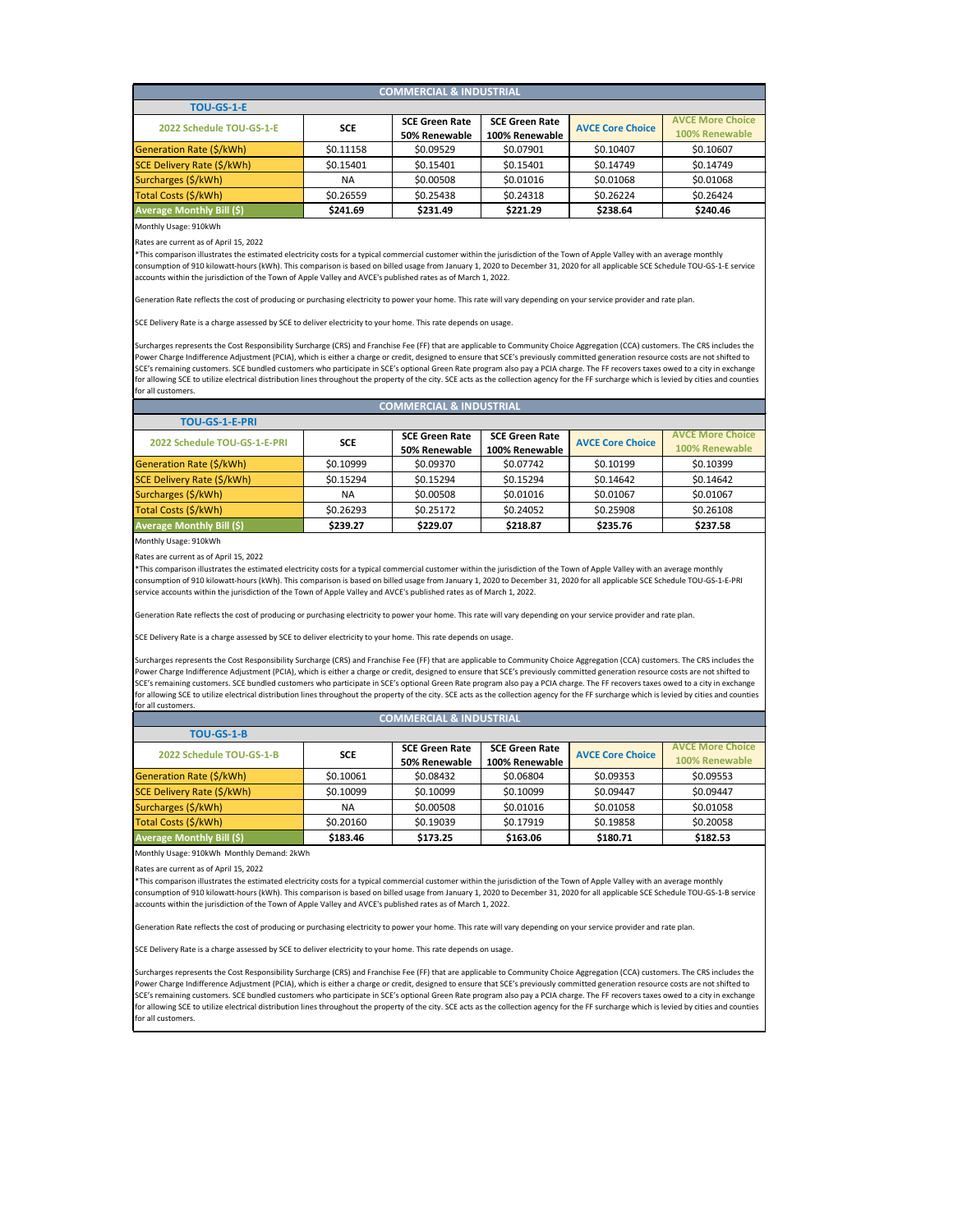Monthly Usage: 11667kWh Monthly Demand: 24kWh

Rates are current as of April 15, 2022

| <b>COMMERCIAL &amp; INDUSTRIAL</b> |            |                       |                       |                         |                         |  |  |  |
|------------------------------------|------------|-----------------------|-----------------------|-------------------------|-------------------------|--|--|--|
| <b>TOU-GS-2-B</b>                  |            |                       |                       |                         |                         |  |  |  |
| 2022 Schedule TOU-GS-2-B           | <b>SCE</b> | <b>SCE Green Rate</b> | <b>SCE Green Rate</b> | <b>AVCE Core Choice</b> | <b>AVCE More Choice</b> |  |  |  |
|                                    |            | 50% Renewable         | 100% Renewable        |                         | 100% Renewable          |  |  |  |
| Generation Rate (\$/kWh)           | \$0.09446  | \$0.08071             | \$0.06696             | \$0.08757               | \$0.08957               |  |  |  |
| SCE Delivery Rate (\$/kWh)         | \$0.11428  | \$0.11428             | \$0.11428             | \$0.10776               | \$0.10776               |  |  |  |
| Surcharges (\$/kWh)                | <b>NA</b>  | \$0.00516             | \$0.01031             | \$0.01056               | \$0.01056               |  |  |  |
| Total Costs (\$/kWh)               | \$0.20874  | \$0.20015             | \$0.19155             | \$0.20589               | \$0.20789               |  |  |  |
| <b>Average Monthly Bill (\$)</b>   | \$2,435.37 | \$2,335.15            | \$2,234.81            | \$2,402.12              | \$2,425.45              |  |  |  |

Monthly Usage: 11667kWh Monthly Demand: 24kWh

Rates are current as of April 15, 2022

Monthly Usage: 11667kWh Monthly Demand: 24kWh

Rates are current as of April 15, 2022

#### **TOU-GS-2-D 2022 Schedule TOU-GS-2-D SCE SCE Green Rate 50% Renewable SCE Green Rate 100% Renewable AVCE Core Choice AVCE More Choice 100% Renewable** Generation Rate (\$/kWh) | \$0.09324 | \$0.07949 | \$0.06574 | \$0.08641 | \$0.08841 SCE Delivery Rate (\$/kWh) \$0.12060 \$0.12060 \$0.12060 \$0.11408 \$0.11408 Surcharges (\$/kWh) | NA | \$0.00516 | \$0.01031 | \$0.01055 | \$0.01055 Total Costs (\$/kWh) | \$0.21384 | \$0.20525 | \$0.19665 | \$0.21104 | \$0.21304 **Average Monthly Bill (\$) \$2,494.87 \$2,394.65 \$2,294.32 \$2,462.20 \$2,485.54 COMMERCIAL & INDUSTRIAL**

\*This comparison illustrates the estimated electricity costs for a typical commercial customer within the jurisdiction of the Town of Apple Valley with an average monthly consumption of 11,667 kilowatt-hours (kWh). This comparison is based on billed usage from January 1, 2020 to December 31, 2020 for all applicable SCE Schedule TOU-GS-2-B service accounts within the jurisdiction of the Town of Apple Valley and AVCE's published rates as of March 1, 2022.

Generation Rate reflects the cost of producing or purchasing electricity to power your home. This rate will vary depending on your service provider and rate plan.

SCE Delivery Rate is a charge assessed by SCE to deliver electricity to your home. This rate depends on usage.

Surcharges represents the Cost Responsibility Surcharge (CRS) and Franchise Fee (FF) that are applicable to Community Choice Aggregation (CCA) customers. The CRS includes the Power Charge Indifference Adjustment (PCIA), which is either a charge or credit, designed to ensure that SCE's previously committed generation resource costs are not shifted to SCE's remaining customers. SCE bundled customers who participate in SCE's optional Green Rate program also pay a PCIA charge. The FF recovers taxes owed to a city in exchange for allowing SCE to utilize electrical distribution lines throughout the property of the city. SCE acts as the collection agency for the FF surcharge which is levied by cities and counties for all customers.

| <b>COMMERCIAL &amp; INDUSTRIAL</b> |            |                       |                       |                         |                         |  |  |  |  |
|------------------------------------|------------|-----------------------|-----------------------|-------------------------|-------------------------|--|--|--|--|
| <b>TOU-GS-2-E</b>                  |            |                       |                       |                         |                         |  |  |  |  |
| 2022 Schedule TOU-GS-2-E           | <b>SCE</b> | <b>SCE Green Rate</b> | <b>SCE Green Rate</b> | <b>AVCE Core Choice</b> | <b>AVCE More Choice</b> |  |  |  |  |
|                                    |            | 50% Renewable         | 100% Renewable        |                         | 100% Renewable          |  |  |  |  |
| Generation Rate (\$/kWh)           | \$0.10226  | \$0.08851             | \$0.07476             | \$0.09507               | \$0.09707               |  |  |  |  |
| SCE Delivery Rate (\$/kWh)         | \$0.13723  | \$0.13723             | \$0.13723             | \$0.13071               | \$0.13071               |  |  |  |  |
| Surcharges (\$/kWh)                | <b>NA</b>  | \$0.00516             | \$0.01031             | \$0.01064               | \$0.01064               |  |  |  |  |
| Total Costs (\$/kWh)               | \$0.23949  | \$0.23090             | \$0.22230             | \$0.23642               | \$0.23842               |  |  |  |  |
| <b>Average Monthly Bill (\$)</b>   | \$2,794.13 | \$2,693.91            | \$2,593.57            | \$2,758.31              | \$2,781.65              |  |  |  |  |

\*This comparison illustrates the estimated electricity costs for a typical commercial customer within the jurisdiction of the Town of Apple Valley with an average monthly consumption of 11,667 kilowatt-hours (kWh). This comparison is based on billed usage from January 1, 2020 to December 31, 2020 for all applicable SCE Schedule TOU-GS-2-D service accounts within the jurisdiction of the Town of Apple Valley and AVCE's published rates as of March 1, 2022.

Generation Rate reflects the cost of producing or purchasing electricity to power your home. This rate will vary depending on your service provider and rate plan.

SCE Delivery Rate is a charge assessed by SCE to deliver electricity to your home. This rate depends on usage.

Surcharges represents the Cost Responsibility Surcharge (CRS) and Franchise Fee (FF) that are applicable to Community Choice Aggregation (CCA) customers. The CRS includes the Power Charge Indifference Adjustment (PCIA), which is either a charge or credit, designed to ensure that SCE's previously committed generation resource costs are not shifted to SCE's remaining customers. SCE bundled customers who participate in SCE's optional Green Rate program also pay a PCIA charge. The FF recovers taxes owed to a city in exchange for allowing SCE to utilize electrical distribution lines throughout the property of the city. SCE acts as the collection agency for the FF surcharge which is levied by cities and counties for all customers.

\*This comparison illustrates the estimated electricity costs for a typical commercial customer within the jurisdiction of the Town of Apple Valley with an average monthly consumption of 11,667 kilowatt-hours (kWh). This comparison is based on billed usage from January 1, 2020 to December 31, 2020 for all applicable SCE Schedule TOU-GS-2-E service accounts within the jurisdiction of the Town of Apple Valley and AVCE's published rates as of March 1, 2022.

Generation Rate reflects the cost of producing or purchasing electricity to power your home. This rate will vary depending on your service provider and rate plan.

SCE Delivery Rate is a charge assessed by SCE to deliver electricity to your home. This rate depends on usage.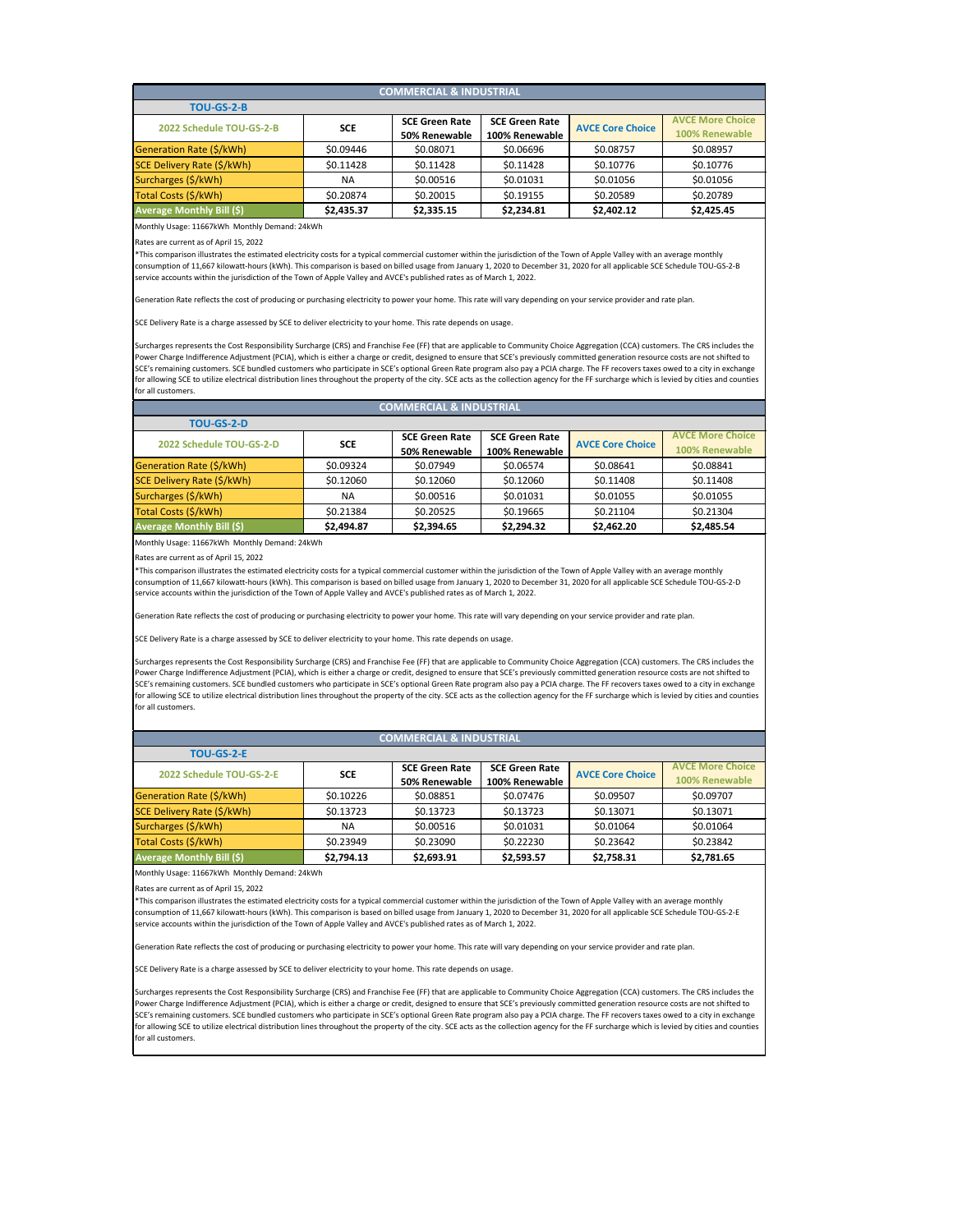Monthly Usage: 11667kWh Monthly Demand: 24kWh

Rates are current as of April 15, 2022

| <b>COMMERCIAL &amp; INDUSTRIAL</b> |            |                       |                       |                         |                         |  |  |  |
|------------------------------------|------------|-----------------------|-----------------------|-------------------------|-------------------------|--|--|--|
| <b>TOU-GS-2-R</b>                  |            |                       |                       |                         |                         |  |  |  |
| 2022 Schedule TOU-GS-2-R           | <b>SCE</b> | <b>SCE Green Rate</b> | <b>SCE Green Rate</b> | <b>AVCE Core Choice</b> | <b>AVCE More Choice</b> |  |  |  |
|                                    |            | 50% Renewable         | 100% Renewable        |                         | 100% Renewable          |  |  |  |
| Generation Rate (\$/kWh)           | \$0.10102  | \$0.08727             | \$0.07352             | \$0.09388               | \$0.09588               |  |  |  |
| SCE Delivery Rate (\$/kWh)         | \$0.12814  | \$0.12814             | \$0.12814             | \$0.12162               | \$0.12162               |  |  |  |
| Surcharges (\$/kWh)                | <b>NA</b>  | \$0.00516             | \$0.01031             | \$0.01063               | \$0.01063               |  |  |  |
| Total Costs (\$/kWh)               | \$0.22916  | \$0.22057             | \$0.21197             | \$0.22613               | \$0.22813               |  |  |  |
| <b>Average Monthly Bill (\$)</b>   | \$2,673.61 | \$2,573.39            | \$2,473.05            | \$2,638.26              | \$2,661.59              |  |  |  |

Monthly Usage: 11667kWh Monthly Demand: 24kWh

Rates are current as of April 15, 2022

Monthly Usage: 68900kWh Monthly Demand: 135kWh

Rates are current as of April 15, 2022

| <b>COMMERCIAL &amp; INDUSTRIAL</b> |            |                       |                       |                         |                         |  |  |  |
|------------------------------------|------------|-----------------------|-----------------------|-------------------------|-------------------------|--|--|--|
| <b>TOU-GS-2-D-PRI</b>              |            |                       |                       |                         |                         |  |  |  |
| 2022 Schedule TOU-GS-2-D-PRI       | <b>SCE</b> | <b>SCE Green Rate</b> | <b>SCE Green Rate</b> | <b>AVCE Core Choice</b> | <b>AVCE More Choice</b> |  |  |  |
|                                    |            | 50% Renewable         | 100% Renewable        |                         | 100% Renewable          |  |  |  |
| Generation Rate (\$/kWh)           | \$0.09185  | \$0.07810             | \$0.06435             | \$0.08469               | \$0.08669               |  |  |  |
| SCE Delivery Rate (\$/kWh)         | \$0.11985  | \$0.11985             | \$0.11985             | \$0.11333               | \$0.11333               |  |  |  |
| Surcharges (\$/kWh)                | <b>NA</b>  | \$0.00516             | \$0.01031             | \$0.01054               | \$0.01054               |  |  |  |
| Total Costs (\$/kWh)               | \$0.21170  | \$0.20311             | \$0.19451             | \$0.20856               | \$0.21056               |  |  |  |
| <b>Average Monthly Bill (\$)</b>   | \$2,469.90 | \$2,369.68            | \$2,269.35            | \$2,433.27              | \$2,456.60              |  |  |  |

\*This comparison illustrates the estimated electricity costs for a typical commercial customer within the jurisdiction of the Town of Apple Valley with an average monthly consumption of 11,667 kilowatt-hours (kWh). This comparison is based on billed usage from January 1, 2020 to December 31, 2020 for all applicable SCE Schedule TOU-GS-2-R service accounts within the jurisdiction of the Town of Apple Valley and AVCE's published rates as of March 1, 2022.

Generation Rate reflects the cost of producing or purchasing electricity to power your home. This rate will vary depending on your service provider and rate plan.

SCE Delivery Rate is a charge assessed by SCE to deliver electricity to your home. This rate depends on usage.

Surcharges represents the Cost Responsibility Surcharge (CRS) and Franchise Fee (FF) that are applicable to Community Choice Aggregation (CCA) customers. The CRS includes the Power Charge Indifference Adjustment (PCIA), which is either a charge or credit, designed to ensure that SCE's previously committed generation resource costs are not shifted to SCE's remaining customers. SCE bundled customers who participate in SCE's optional Green Rate program also pay a PCIA charge. The FF recovers taxes owed to a city in exchange for allowing SCE to utilize electrical distribution lines throughout the property of the city. SCE acts as the collection agency for the FF surcharge which is levied by cities and counties for all customers.

| <b>COMMERCIAL &amp; INDUSTRIAL</b> |             |                       |                       |                         |                         |  |  |  |
|------------------------------------|-------------|-----------------------|-----------------------|-------------------------|-------------------------|--|--|--|
| <b>TOU-GS-3-D</b>                  |             |                       |                       |                         |                         |  |  |  |
| 2022 Schedule TOU-GS-3-D           | <b>SCE</b>  | <b>SCE Green Rate</b> | <b>SCE Green Rate</b> | <b>AVCE Core Choice</b> | <b>AVCE More Choice</b> |  |  |  |
|                                    |             | 50% Renewable         | 100% Renewable        |                         | 100% Renewable          |  |  |  |
| Generation Rate (\$/kWh)           | \$0.08458   | \$0.07486             | \$0.06514             | \$0.07824               | \$0.08024               |  |  |  |
| SCE Delivery Rate (\$/kWh)         | \$0.10700   | \$0.10700             | \$0.10700             | \$0.10048               | \$0.10048               |  |  |  |
| Surcharges (\$/kWh)                | <b>NA</b>   | \$0.00490             | \$0.00979             | \$0.01032               | \$0.01032               |  |  |  |
| Total Costs (\$/kWh)               | \$0.19158   | \$0.18676             | \$0.18193             | \$0.18904               | \$0.19104               |  |  |  |
| <b>Average Monthly Bill (\$)</b>   | \$13,199.86 | \$12,867.76           | \$12,534.98           | \$13,024.86             | \$13,162.66             |  |  |  |

\*This comparison illustrates the estimated electricity costs for a typical commercial customer within the jurisdiction of the Town of Apple Valley with an average monthly consumption of 11,667 kilowatt-hours (kWh). This comparison is based on billed usage from January 1, 2020 to December 31, 2020 for all applicable SCE Schedule TOU-GS-2-D-PRI service accounts within the jurisdiction of the Town of Apple Valley and AVCE's published rates as of March 1, 2022.

Generation Rate reflects the cost of producing or purchasing electricity to power your home. This rate will vary depending on your service provider and rate plan.

SCE Delivery Rate is a charge assessed by SCE to deliver electricity to your home. This rate depends on usage.

Surcharges represents the Cost Responsibility Surcharge (CRS) and Franchise Fee (FF) that are applicable to Community Choice Aggregation (CCA) customers. The CRS includes the Power Charge Indifference Adjustment (PCIA), which is either a charge or credit, designed to ensure that SCE's previously committed generation resource costs are not shifted to SCE's remaining customers. SCE bundled customers who participate in SCE's optional Green Rate program also pay a PCIA charge. The FF recovers taxes owed to a city in exchange for allowing SCE to utilize electrical distribution lines throughout the property of the city. SCE acts as the collection agency for the FF surcharge which is levied by cities and counties for all customers.

\*This comparison illustrates the estimated electricity costs for a typical commercial customer within the jurisdiction of the Town of Apple Valley with an average monthly consumption of 68,900 kilowatt-hours (kWh). This comparison is based on billed usage from January 1, 2020 to December 31, 2020 for all applicable SCE Schedule TOU-GS-3-D service accounts within the jurisdiction of the Town of Apple Valley and AVCE's published rates as of March 1, 2022.

Generation Rate reflects the cost of producing or purchasing electricity to power your home. This rate will vary depending on your service provider and rate plan.

SCE Delivery Rate is a charge assessed by SCE to deliver electricity to your home. This rate depends on usage.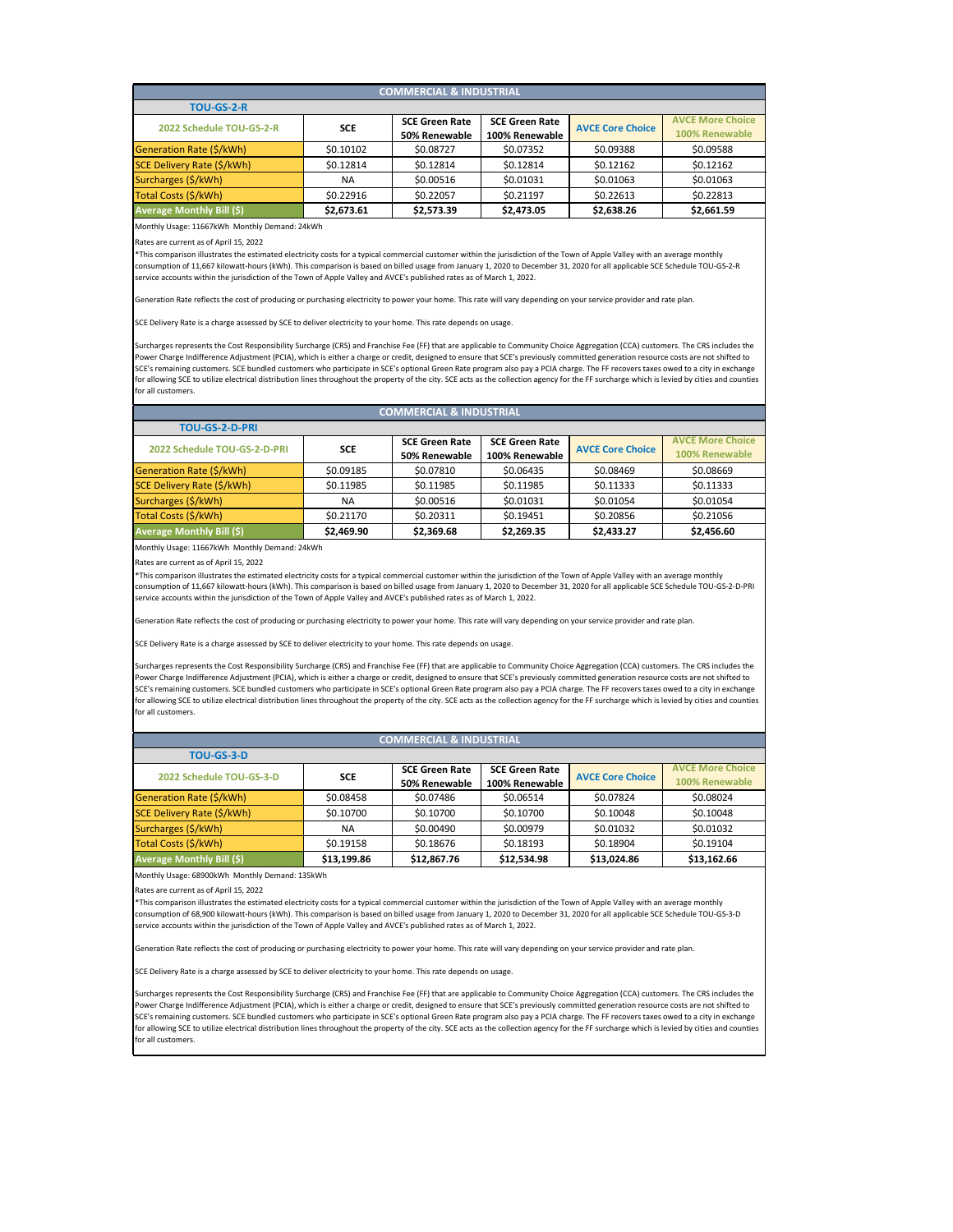Monthly Usage: 68900kWh Monthly Demand: 135kWh

Rates are current as of April 15, 2022

| <b>TOU-GS-3-R</b>                |             |                       |                       |                         |                         |
|----------------------------------|-------------|-----------------------|-----------------------|-------------------------|-------------------------|
| 2022 Schedule TOU-GS-3-R         | <b>SCE</b>  | <b>SCE Green Rate</b> | <b>SCE Green Rate</b> | <b>AVCE Core Choice</b> | <b>AVCE More Choice</b> |
|                                  |             | 50% Renewable         | 100% Renewable        |                         | 100% Renewable          |
| Generation Rate (\$/kWh)         | \$0.08778   | \$0.07806             | \$0.06834             | \$0.08131               | \$0.08331               |
| SCE Delivery Rate (\$/kWh)       | \$0.11136   | \$0.11136             | \$0.11136             | \$0.10484               | \$0.10484               |
| Surcharges (\$/kWh)              | NA.         | \$0.00490             | \$0.00979             | \$0.01035               | \$0.01035               |
| Total Costs (\$/kWh)             | \$0.19914   | \$0.19432             | \$0.18949             | \$0.19650               | \$0.19850               |
| <b>Average Monthly Bill (\$)</b> | \$13,720.75 | \$13,388.65           | \$13,055.86           | \$13,538.85             | \$13,676.65             |

| <b>COMMERCIAL &amp; INDUSTRIAL</b> |             |                       |                       |                         |                         |  |  |  |
|------------------------------------|-------------|-----------------------|-----------------------|-------------------------|-------------------------|--|--|--|
| <b>TOU-GS-3-E</b>                  |             |                       |                       |                         |                         |  |  |  |
| 2022 Schedule TOU-GS-3-E           | <b>SCE</b>  | <b>SCE Green Rate</b> | <b>SCE Green Rate</b> | <b>AVCE Core Choice</b> | <b>AVCE More Choice</b> |  |  |  |
|                                    |             | 50% Renewable         | 100% Renewable        |                         | 100% Renewable          |  |  |  |
| Generation Rate (\$/kWh)           | \$0.09088   | \$0.08116             | \$0.07144             | \$0.08429               | \$0.08629               |  |  |  |
| SCE Delivery Rate (\$/kWh)         | \$0.11859   | \$0.11859             | \$0.11859             | \$0.11207               | \$0.11207               |  |  |  |
| Surcharges (\$/kWh)                | <b>NA</b>   | \$0.00490             | \$0.00979             | \$0.01038               | \$0.01038               |  |  |  |
| Total Costs (\$/kWh)               | \$0.20947   | \$0.20465             | \$0.19982             | \$0.20674               | \$0.20874               |  |  |  |
| <b>Average Monthly Bill (\$)</b>   | \$14,432.48 | \$14,100.39           | \$13,767.60           | \$14,244.39             | \$14,382.19             |  |  |  |

Monthly Usage: 68900kWh Monthly Demand: 135kWh

Rates are current as of April 15, 2022

Monthly Usage: 68900kWh Monthly Demand: 135kWh

Rates are current as of April 15, 2022

\*This comparison illustrates the estimated electricity costs for a typical commercial customer within the jurisdiction of the Town of Apple Valley with an average monthly consumption of 68,900 kilowatt-hours (kWh). This comparison is based on billed usage from January 1, 2020 to December 31, 2020 for all applicable SCE Schedule TOU-GS-3-E service accounts within the jurisdiction of the Town of Apple Valley and AVCE's published rates as of March 1, 2022.

Generation Rate reflects the cost of producing or purchasing electricity to power your home. This rate will vary depending on your service provider and rate plan.

SCE Delivery Rate is a charge assessed by SCE to deliver electricity to your home. This rate depends on usage.

Surcharges represents the Cost Responsibility Surcharge (CRS) and Franchise Fee (FF) that are applicable to Community Choice Aggregation (CCA) customers. The CRS includes the Power Charge Indifference Adjustment (PCIA), which is either a charge or credit, designed to ensure that SCE's previously committed generation resource costs are not shifted to SCE's remaining customers. SCE bundled customers who participate in SCE's optional Green Rate program also pay a PCIA charge. The FF recovers taxes owed to a city in exchange for allowing SCE to utilize electrical distribution lines throughout the property of the city. SCE acts as the collection agency for the FF surcharge which is levied by cities and counties for all customers.

| <b>COMMERCIAL &amp; INDUSTRIAL</b> |             |                       |                       |                         |                         |  |  |  |
|------------------------------------|-------------|-----------------------|-----------------------|-------------------------|-------------------------|--|--|--|
| <b>TOU-GS-3-R-PRI</b>              |             |                       |                       |                         |                         |  |  |  |
| 2022 Schedule TOU-GS-3-R-PRI       | <b>SCE</b>  | <b>SCE Green Rate</b> | <b>SCE Green Rate</b> | <b>AVCE Core Choice</b> | <b>AVCE More Choice</b> |  |  |  |
|                                    |             | 50% Renewable         | 100% Renewable        |                         | 100% Renewable          |  |  |  |
| Generation Rate (\$/kWh)           | \$0.08628   | \$0.07656             | \$0.06684             | \$0.07969               | \$0.08169               |  |  |  |
| SCE Delivery Rate (\$/kWh)         | \$0.11052   | \$0.11052             | \$0.11052             | \$0.10400               | \$0.10400               |  |  |  |
| Surcharges (\$/kWh)                | <b>NA</b>   | \$0.00490             | \$0.00979             | \$0.01034               | \$0.01034               |  |  |  |
| Total Costs (\$/kWh)               | \$0.19680   | \$0.19198             | \$0.18715             | \$0.19403               | \$0.19603               |  |  |  |
| <b>Average Monthly Bill (\$)</b>   | \$13,559.52 | \$13,227.42           | \$12,894.64           | \$13,368.67             | \$13,506.47             |  |  |  |
|                                    |             |                       |                       |                         |                         |  |  |  |

## **COMMERCIAL & INDUSTRIAL**

\*This comparison illustrates the estimated electricity costs for a typical commercial customer within the jurisdiction of the Town of Apple Valley with an average monthly consumption of 68,900 kilowatt-hours (kWh). This comparison is based on billed usage from January 1, 2020 to December 31, 2020 for all applicable SCE Schedule TOU-GS-3-R service accounts within the jurisdiction of the Town of Apple Valley and AVCE's published rates as of March 1, 2022.

Generation Rate reflects the cost of producing or purchasing electricity to power your home. This rate will vary depending on your service provider and rate plan.

SCE Delivery Rate is a charge assessed by SCE to deliver electricity to your home. This rate depends on usage.

Surcharges represents the Cost Responsibility Surcharge (CRS) and Franchise Fee (FF) that are applicable to Community Choice Aggregation (CCA) customers. The CRS includes the Power Charge Indifference Adjustment (PCIA), which is either a charge or credit, designed to ensure that SCE's previously committed generation resource costs are not shifted to SCE's remaining customers. SCE bundled customers who participate in SCE's optional Green Rate program also pay a PCIA charge. The FF recovers taxes owed to a city in exchange for allowing SCE to utilize electrical distribution lines throughout the property of the city. SCE acts as the collection agency for the FF surcharge which is levied by cities and counties for all customers.

\*This comparison illustrates the estimated electricity costs for a typical commercial customer within the jurisdiction of the Town of Apple Valley with an average monthly consumption of 68,900 kilowatt-hours (kWh). This comparison is based on billed usage from January 1, 2020 to December 31, 2020 for all applicable SCE Schedule TOU-GS-3-R-PRI service accounts within the jurisdiction of the Town of Apple Valley and AVCE's published rates as of March 1, 2022.

Generation Rate reflects the cost of producing or purchasing electricity to power your home. This rate will vary depending on your service provider and rate plan.

SCE Delivery Rate is a charge assessed by SCE to deliver electricity to your home. This rate depends on usage.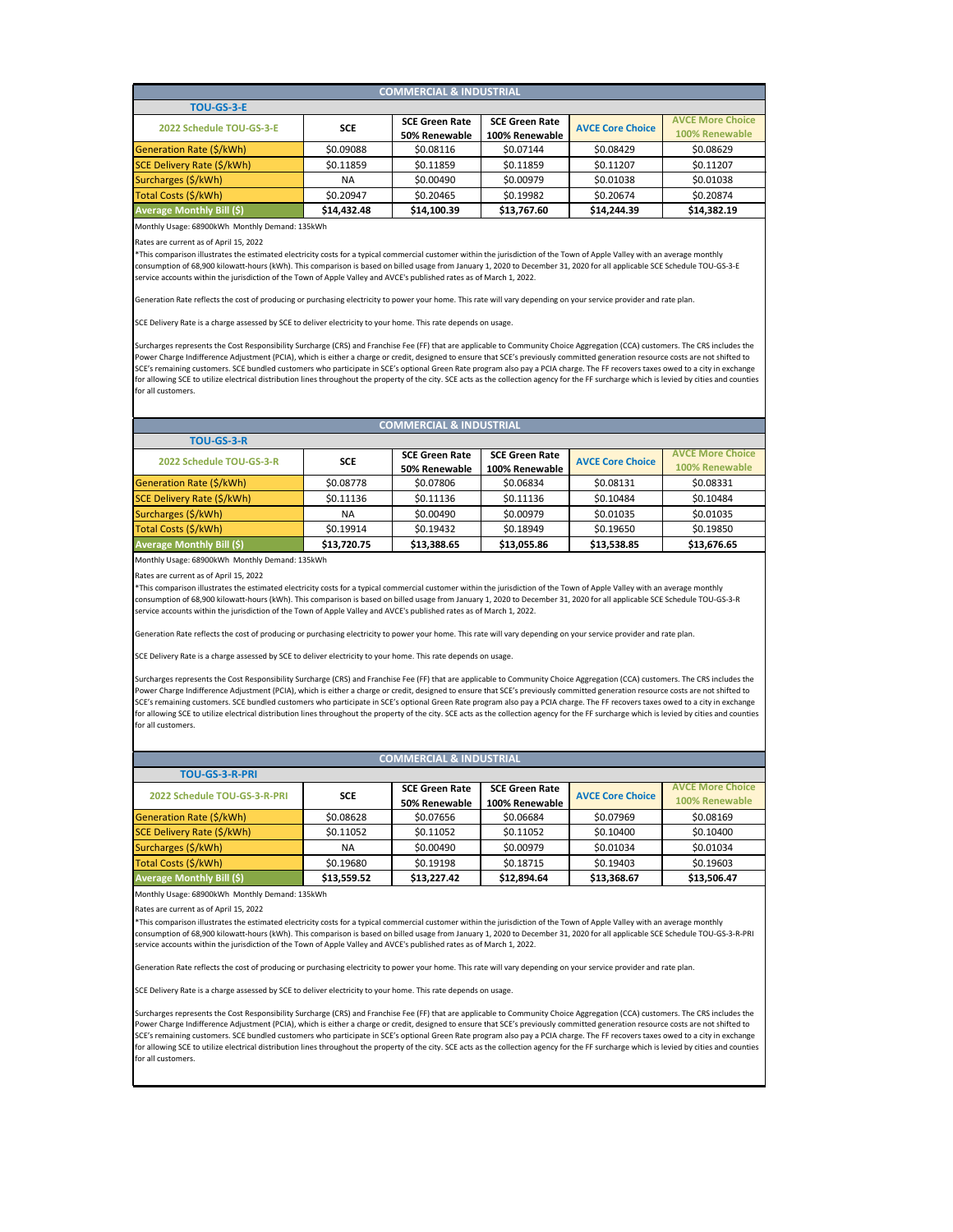Monthly Usage: 68900kWh Monthly Demand: 135kWh

Rates are current as of April 15, 2022

| <b>COMMERCIAL &amp; INDUSTRIAL</b> |             |                       |                       |                         |                         |  |  |  |
|------------------------------------|-------------|-----------------------|-----------------------|-------------------------|-------------------------|--|--|--|
| <b>TOU-GS-3-B</b>                  |             |                       |                       |                         |                         |  |  |  |
| 2022 Schedule TOU-GS-3-B           | <b>SCE</b>  | <b>SCE Green Rate</b> | <b>SCE Green Rate</b> | <b>AVCE Core Choice</b> | <b>AVCE More Choice</b> |  |  |  |
|                                    |             | 50% Renewable         | 100% Renewable        |                         | 100% Renewable          |  |  |  |
| Generation Rate (\$/kWh)           | \$0.08397   | \$0.07425             | \$0.06453             | \$0.07765               | \$0.07965               |  |  |  |
| SCE Delivery Rate (\$/kWh)         | \$0.10300   | \$0.10300             | \$0.10300             | \$0.09648               | \$0.09648               |  |  |  |
| Surcharges (\$/kWh)                | <b>NA</b>   | \$0.00490             | \$0.00979             | \$0.01032               | \$0.01032               |  |  |  |
| Total Costs (\$/kWh)               | \$0.18697   | \$0.18215             | \$0.17732             | \$0.18445               | \$0.18645               |  |  |  |
| <b>Average Monthly Bill (\$)</b>   | \$12,882.23 | \$12,550.14           | \$12,217.35           | \$12,708.61             | \$12,846.41             |  |  |  |

Monthly Usage: 226445kWh Monthly Demand: 419kWh

Rates are current as of April 15, 2022

Monthly Usage: 6711kWh Monthly Demand: 12kWh

Rates are current as of April 15, 2022

| <b>COMMERCIAL &amp; INDUSTRIAL</b> |             |                       |                       |                         |                         |  |  |  |
|------------------------------------|-------------|-----------------------|-----------------------|-------------------------|-------------------------|--|--|--|
| <b>TOU-8-R-SEC</b>                 |             |                       |                       |                         |                         |  |  |  |
| 2022 Schedule TOU-8-R-SEC          | <b>SCE</b>  | <b>SCE Green Rate</b> | <b>SCE Green Rate</b> | <b>AVCE Core Choice</b> | <b>AVCE More Choice</b> |  |  |  |
|                                    |             | 50% Renewable         | 100% Renewable        |                         | 100% Renewable          |  |  |  |
| Generation Rate (\$/kWh)           | \$0.08636   | \$0.08011             | \$0.07386             | \$0.08001               | \$0.08201               |  |  |  |
| SCE Delivery Rate (\$/kWh)         | \$0.10299   | \$0.10299             | \$0.10299             | \$0.09647               | \$0.09647               |  |  |  |
| Surcharges (\$/kWh)                | <b>NA</b>   | \$0.00479             | \$0.00958             | \$0.01028               | \$0.01028               |  |  |  |
| Total Costs (\$/kWh)               | \$0.18935   | \$0.18789             | \$0.18643             | \$0.18676               | \$0.18876               |  |  |  |
| <b>Average Monthly Bill (\$)</b>   | \$42,877.36 | \$42,546.75           | \$42,216.14           | \$42,290.87             | \$42,743.76             |  |  |  |

\*This comparison illustrates the estimated electricity costs for a typical commercial customer within the jurisdiction of the Town of Apple Valley with an average monthly consumption of 68,900 kilowatt-hours (kWh). This comparison is based on billed usage from January 1, 2020 to December 31, 2020 for all applicable SCE Schedule TOU-GS-3-B service accounts within the jurisdiction of the Town of Apple Valley and AVCE's published rates as of March 1, 2022.

Generation Rate reflects the cost of producing or purchasing electricity to power your home. This rate will vary depending on your service provider and rate plan.

SCE Delivery Rate is a charge assessed by SCE to deliver electricity to your home. This rate depends on usage.

Surcharges represents the Cost Responsibility Surcharge (CRS) and Franchise Fee (FF) that are applicable to Community Choice Aggregation (CCA) customers. The CRS includes the Power Charge Indifference Adjustment (PCIA), which is either a charge or credit, designed to ensure that SCE's previously committed generation resource costs are not shifted to SCE's remaining customers. SCE bundled customers who participate in SCE's optional Green Rate program also pay a PCIA charge. The FF recovers taxes owed to a city in exchange for allowing SCE to utilize electrical distribution lines throughout the property of the city. SCE acts as the collection agency for the FF surcharge which is levied by cities and counties for all customers.

| <b>AGRICULTURE</b>               |            |                       |                       |                         |                         |  |  |  |  |
|----------------------------------|------------|-----------------------|-----------------------|-------------------------|-------------------------|--|--|--|--|
| TOU-PA-2-A                       |            |                       |                       |                         |                         |  |  |  |  |
| 2022 Schedule TOU-PA-2-A         | <b>SCE</b> | <b>SCE Green Rate</b> | <b>SCE Green Rate</b> | <b>AVCE Core Choice</b> | <b>AVCE More Choice</b> |  |  |  |  |
|                                  |            | 50% Renewable         | 100% Renewable        |                         | 100% Renewable          |  |  |  |  |
| Generation Rate (\$/kWh)         | \$0.08607  | \$0.07604             | \$0.06602             | \$0.07973               | \$0.08173               |  |  |  |  |
| SCE Delivery Rate (\$/kWh)       | \$0.09556  | \$0.09556             | \$0.09556             | \$0.08904               | \$0.08904               |  |  |  |  |
| Surcharges (\$/kWh)              | <b>NA</b>  | \$0.00480             | \$0.00959             | \$0.01028               | \$0.01028               |  |  |  |  |
| Total Costs (\$/kWh)             | \$0.18163  | \$0.17640             | \$0.17117             | \$0.17905               | \$0.18105               |  |  |  |  |
| <b>Average Monthly Bill (\$)</b> | \$1,218.92 | \$1,183.82            | \$1,148.72            | \$1,201.60              | \$1,215.03              |  |  |  |  |

\*This comparison illustrates the estimated electricity costs for a typical industrial customer within the jurisdiction of the Town of Apple Valley with an average monthly consumption of 226,445 kilowatt-hours (kWh). This comparison is based on billed usage from January 1, 2020 to December 31, 2020 for all applicable SCE Schedule TOU-8-R-SEC service accounts within the jurisdiction of the Town of Apple Valley and AVCE's published rates as of March 1, 2022.

Generation Rate reflects the cost of producing or purchasing electricity to power your home. This rate will vary depending on your service provider and rate plan.

SCE Delivery Rate is a charge assessed by SCE to deliver electricity to your home. This rate depends on usage.

Surcharges represents the Cost Responsibility Surcharge (CRS) and Franchise Fee (FF) that are applicable to Community Choice Aggregation (CCA) customers. The CRS includes the Power Charge Indifference Adjustment (PCIA), which is either a charge or credit, designed to ensure that SCE's previously committed generation resource costs are not shifted to SCE's remaining customers. SCE bundled customers who participate in SCE's optional Green Rate program also pay a PCIA charge. The FF recovers taxes owed to a city in exchange for allowing SCE to utilize electrical distribution lines throughout the property of the city. SCE acts as the collection agency for the FF surcharge which is levied by cities and counties for all customers.

\*This comparison illustrates the estimated electricity costs for a typical agricultural customer within the jurisdiction of the Town of Apple Valley with an average monthly consumption of 6,711 kilowatt-hours (kWh). This comparison is based on billed usage from January 1, 2020 to December 31, 2020 for all applicable SCE Schedule TOU-PA-2-A service accounts within the jurisdiction of the Town of Apple Valley and AVCE's published rates as of March 1, 2022.

Generation Rate reflects the cost of producing or purchasing electricity to power your home. This rate will vary depending on your service provider and rate plan.

SCE Delivery Rate is a charge assessed by SCE to deliver electricity to your home. This rate depends on usage.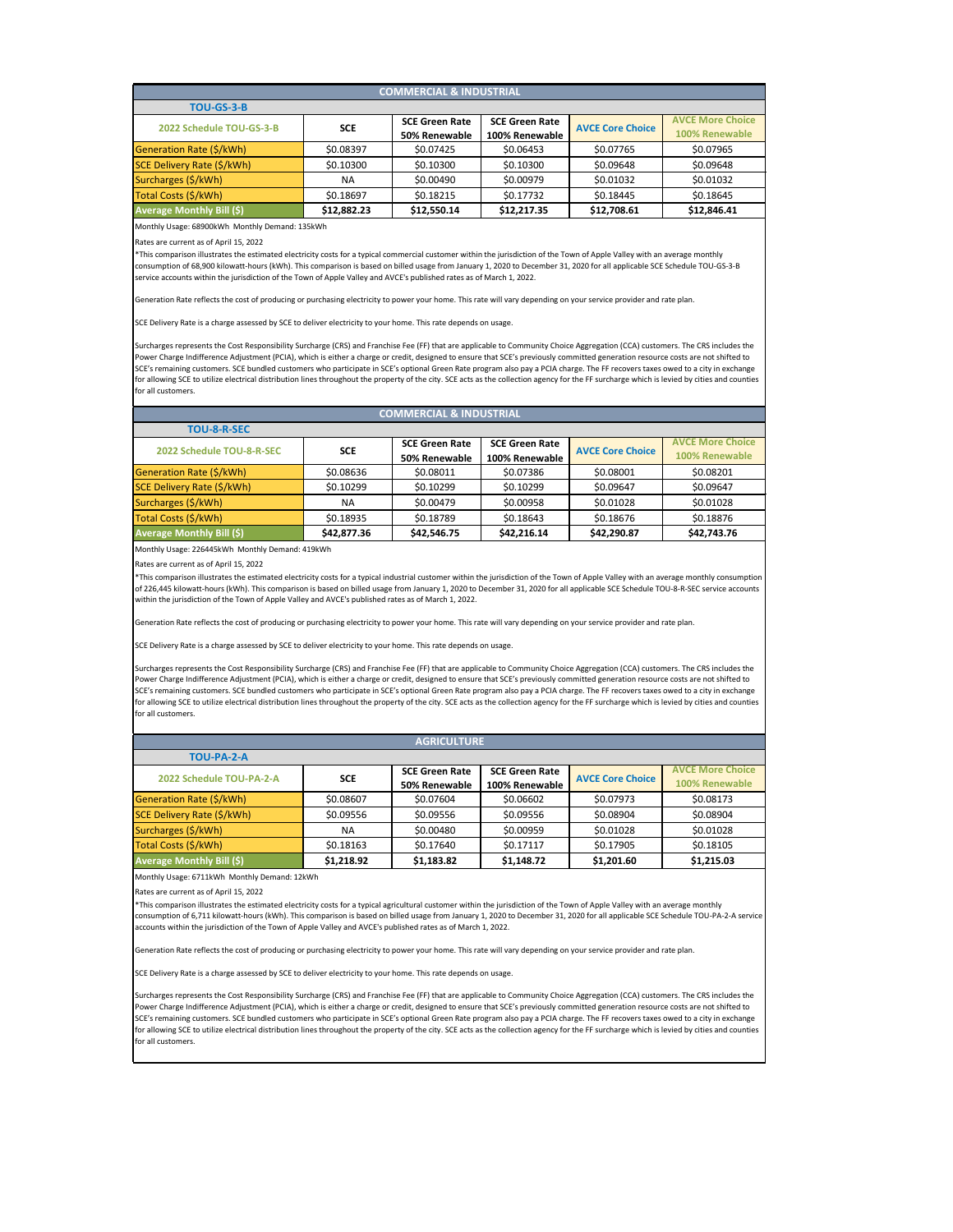Monthly Usage: 6711kWh Monthly Demand: 12kWh

Rates are current as of April 15, 2022

| <b>AGRICULTURE</b>               |            |                       |                       |                         |                         |  |  |  |
|----------------------------------|------------|-----------------------|-----------------------|-------------------------|-------------------------|--|--|--|
| TOU-PA-2-B                       |            |                       |                       |                         |                         |  |  |  |
| 2022 Schedule TOU-PA-2-B         | <b>SCE</b> | <b>SCE Green Rate</b> | <b>SCE Green Rate</b> | <b>AVCE Core Choice</b> | <b>AVCE More Choice</b> |  |  |  |
|                                  |            | 50% Renewable         | 100% Renewable        |                         | 100% Renewable          |  |  |  |
| Generation Rate (\$/kWh)         | \$0.07845  | \$0.06842             | \$0.05840             | \$0.07242               | \$0.07442               |  |  |  |
| SCE Delivery Rate (\$/kWh)       | \$0.08093  | \$0.08093             | \$0.08093             | \$0.07441               | \$0.07441               |  |  |  |
| Surcharges (\$/kWh)              | <b>NA</b>  | \$0.00480             | \$0.00959             | \$0.01021               | \$0.01021               |  |  |  |
| Total Costs (\$/kWh)             | \$0.15938  | \$0.15415             | \$0.14892             | \$0.15704               | \$0.15904               |  |  |  |
| <b>Average Monthly Bill (\$)</b> | \$1,069.60 | \$1,034.50            | \$999.40              | \$1,053.90              | \$1,067.32              |  |  |  |

Monthly Usage: 6711kWh Monthly Demand: 12kWh

Rates are current as of April 15, 2022

Monthly Usage: 6711kWh Monthly Demand: 12kWh

Rates are current as of April 15, 2022

| <b>AGRICULTURE</b>               |            |                       |                       |                         |                         |  |  |  |
|----------------------------------|------------|-----------------------|-----------------------|-------------------------|-------------------------|--|--|--|
| TOU-PA-2-D                       |            |                       |                       |                         |                         |  |  |  |
| 2022 Schedule TOU-PA-2-D         | <b>SCE</b> | <b>SCE Green Rate</b> | <b>SCE Green Rate</b> | <b>AVCE Core Choice</b> | <b>AVCE More Choice</b> |  |  |  |
|                                  |            | 50% Renewable         | 100% Renewable        |                         | 100% Renewable          |  |  |  |
| Generation Rate (\$/kWh)         | \$0.07695  | \$0.06692             | \$0.05690             | \$0.07096               | \$0.07296               |  |  |  |
| SCE Delivery Rate (\$/kWh)       | \$0.09001  | \$0.09001             | \$0.09001             | \$0.08349               | \$0.08349               |  |  |  |
| Surcharges (\$/kWh)              | <b>NA</b>  | \$0.00480             | \$0.00959             | \$0.01019               | \$0.01019               |  |  |  |
| Total Costs (\$/kWh)             | \$0.16696  | \$0.16173             | \$0.15650             | \$0.16464               | \$0.16664               |  |  |  |
| <b>Average Monthly Bill (\$)</b> | \$1,120.47 | \$1,085.37            | \$1,050.27            | \$1,104.90              | \$1,118.32              |  |  |  |

\*This comparison illustrates the estimated electricity costs for a typical agricultural customer within the jurisdiction of the Town of Apple Valley with an average monthly consumption of 6,711 kilowatt-hours (kWh). This comparison is based on billed usage from January 1, 2020 to December 31, 2020 for all applicable SCE Schedule TOU-PA-2-B service accounts within the jurisdiction of the Town of Apple Valley and AVCE's published rates as of March 1, 2022.

Generation Rate reflects the cost of producing or purchasing electricity to power your home. This rate will vary depending on your service provider and rate plan.

SCE Delivery Rate is a charge assessed by SCE to deliver electricity to your home. This rate depends on usage.

Surcharges represents the Cost Responsibility Surcharge (CRS) and Franchise Fee (FF) that are applicable to Community Choice Aggregation (CCA) customers. The CRS includes the Power Charge Indifference Adjustment (PCIA), which is either a charge or credit, designed to ensure that SCE's previously committed generation resource costs are not shifted to SCE's remaining customers. SCE bundled customers who participate in SCE's optional Green Rate program also pay a PCIA charge. The FF recovers taxes owed to a city in exchange for allowing SCE to utilize electrical distribution lines throughout the property of the city. SCE acts as the collection agency for the FF surcharge which is levied by cities and counties for all customers.

| <b>AGRICULTURE</b>               |            |                       |                       |                         |                         |  |  |  |
|----------------------------------|------------|-----------------------|-----------------------|-------------------------|-------------------------|--|--|--|
| <b>TOU-PA-2-D-5T8</b>            |            |                       |                       |                         |                         |  |  |  |
| 2022 Schedule TOU-PA-2-D-5T8     | <b>SCE</b> | <b>SCE Green Rate</b> | <b>SCE Green Rate</b> | <b>AVCE Core Choice</b> | <b>AVCE More Choice</b> |  |  |  |
|                                  |            | 50% Renewable         | 100% Renewable        |                         | 100% Renewable          |  |  |  |
| Generation Rate (\$/kWh)         | \$0.07740  | \$0.06737             | \$0.05735             | \$0.07141               | \$0.07341               |  |  |  |
| SCE Delivery Rate (\$/kWh)       | \$0.08956  | \$0.08956             | \$0.08956             | \$0.08304               | \$0.08304               |  |  |  |
| Surcharges (\$/kWh)              | <b>NA</b>  | \$0.00480             | \$0.00959             | \$0.01020               | \$0.01020               |  |  |  |
| Total Costs (\$/kWh)             | \$0.16696  | \$0.16173             | \$0.15650             | \$0.16465               | \$0.16665               |  |  |  |
| <b>Average Monthly Bill (\$)</b> | \$1,120.47 | \$1,085.37            | \$1,050.27            | \$1,104.97              | \$1,118.39              |  |  |  |

\*This comparison illustrates the estimated electricity costs for a typical agricultural customer within the jurisdiction of the Town of Apple Valley with an average monthly consumption of 6,711 kilowatt-hours (kWh). This comparison is based on billed usage from January 1, 2020 to December 31, 2020 for all applicable SCE Schedule TOU-PA-2-D service accounts within the jurisdiction of the Town of Apple Valley and AVCE's published rates as of March 1, 2022.

Generation Rate reflects the cost of producing or purchasing electricity to power your home. This rate will vary depending on your service provider and rate plan.

SCE Delivery Rate is a charge assessed by SCE to deliver electricity to your home. This rate depends on usage.

Surcharges represents the Cost Responsibility Surcharge (CRS) and Franchise Fee (FF) that are applicable to Community Choice Aggregation (CCA) customers. The CRS includes the Power Charge Indifference Adjustment (PCIA), which is either a charge or credit, designed to ensure that SCE's previously committed generation resource costs are not shifted to SCE's remaining customers. SCE bundled customers who participate in SCE's optional Green Rate program also pay a PCIA charge. The FF recovers taxes owed to a city in exchange for allowing SCE to utilize electrical distribution lines throughout the property of the city. SCE acts as the collection agency for the FF surcharge which is levied by cities and counties for all customers.

\*This comparison illustrates the estimated electricity costs for a typical agricultural customer within the jurisdiction of the Town of Apple Valley with an average monthly consumption of 6,711 kilowatt-hours (kWh). This comparison is based on billed usage from January 1, 2020 to December 31, 2020 for all applicable SCE Schedule TOU-PA-2-D-5T8 service accounts within the jurisdiction of the Town of Apple Valley and AVCE's published rates as of March 1, 2022.

Generation Rate reflects the cost of producing or purchasing electricity to power your home. This rate will vary depending on your service provider and rate plan.

SCE Delivery Rate is a charge assessed by SCE to deliver electricity to your home. This rate depends on usage.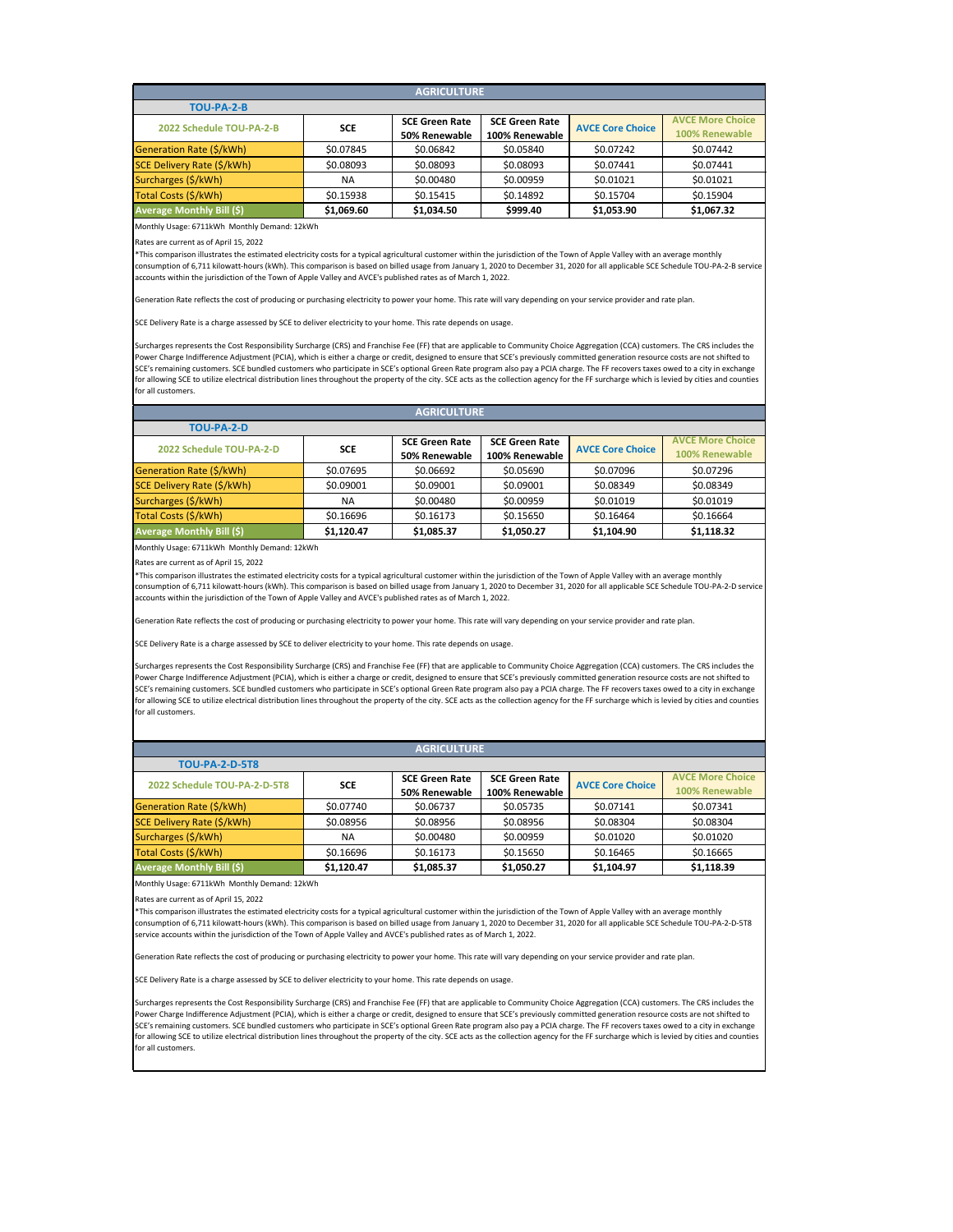Monthly Usage: 6711kWh Monthly Demand: 12kWh

Rates are current as of April 15, 2022

| <b>AGRICULTURE</b>                |            |                       |                       |                         |                         |  |  |  |
|-----------------------------------|------------|-----------------------|-----------------------|-------------------------|-------------------------|--|--|--|
| <b>TOU-PA-2-E</b>                 |            |                       |                       |                         |                         |  |  |  |
| 2022 Schedule TOU-PA-2-E          | <b>SCE</b> | <b>SCE Green Rate</b> | <b>SCE Green Rate</b> | <b>AVCE Core Choice</b> | <b>AVCE More Choice</b> |  |  |  |
|                                   |            | 50% Renewable         | 100% Renewable        |                         | 100% Renewable          |  |  |  |
| Generation Rate (\$/kWh)          | \$0.08727  | \$0.07724             | \$0.06722             | \$0.08088               | \$0.08288               |  |  |  |
| <b>SCE Delivery Rate (\$/kWh)</b> | \$0.09725  | \$0.09725             | \$0.09725             | \$0.09073               | \$0.09073               |  |  |  |
| Surcharges (\$/kWh)               | <b>NA</b>  | \$0.00480             | \$0.00959             | \$0.01029               | \$0.01029               |  |  |  |
| Total Costs (\$/kWh)              | \$0.18452  | \$0.17929             | \$0.17406             | \$0.18190               | \$0.18390               |  |  |  |
| <b>Average Monthly Bill (\$)</b>  | \$1,238.31 | \$1,203.22            | \$1,168.12            | \$1,220.73              | \$1,234.15              |  |  |  |

Monthly Usage: 6711kWh Monthly Demand: 12kWh

Rates are current as of April 15, 2022

Monthly Usage: 63133kWh Monthly Demand: 121kWh

Rates are current as of April 15, 2022

| <b>AGRICULTURE</b>               |            |                                        |                                         |                         |                                           |  |  |  |
|----------------------------------|------------|----------------------------------------|-----------------------------------------|-------------------------|-------------------------------------------|--|--|--|
| <b>TOU-PA-2-E-5T8</b>            |            |                                        |                                         |                         |                                           |  |  |  |
| 2022 Schedule TOU-PA-2-E-5T8     | <b>SCE</b> | <b>SCE Green Rate</b><br>50% Renewable | <b>SCE Green Rate</b><br>100% Renewable | <b>AVCE Core Choice</b> | <b>AVCE More Choice</b><br>100% Renewable |  |  |  |
| Generation Rate (\$/kWh)         | \$0.08781  | \$0.07778                              | \$0.06776                               | \$0.08141               | \$0.08341                                 |  |  |  |
| SCE Delivery Rate (\$/kWh)       | \$0.09748  | \$0.09748                              | \$0.09748                               | \$0.09096               | \$0.09096                                 |  |  |  |
| Surcharges (\$/kWh)              | <b>NA</b>  | \$0.00480                              | \$0.00959                               | \$0.01029               | \$0.01029                                 |  |  |  |
| Total Costs (\$/kWh)             | \$0.18529  | \$0.18006                              | \$0.17483                               | \$0.18266               | \$0.18466                                 |  |  |  |
| <b>Average Monthly Bill (\$)</b> | \$1,243.48 | \$1,208.38                             | \$1,173.28                              | \$1,225.83              | \$1,239.25                                |  |  |  |

\*This comparison illustrates the estimated electricity costs for a typical agricultural customer within the jurisdiction of the Town of Apple Valley with an average monthly consumption of 6,711 kilowatt-hours (kWh). This comparison is based on billed usage from January 1, 2020 to December 31, 2020 for all applicable SCE Schedule TOU-PA-2-E service accounts within the jurisdiction of the Town of Apple Valley and AVCE's published rates as of March 1, 2022.

Generation Rate reflects the cost of producing or purchasing electricity to power your home. This rate will vary depending on your service provider and rate plan.

SCE Delivery Rate is a charge assessed by SCE to deliver electricity to your home. This rate depends on usage.

Surcharges represents the Cost Responsibility Surcharge (CRS) and Franchise Fee (FF) that are applicable to Community Choice Aggregation (CCA) customers. The CRS includes the Power Charge Indifference Adjustment (PCIA), which is either a charge or credit, designed to ensure that SCE's previously committed generation resource costs are not shifted to SCE's remaining customers. SCE bundled customers who participate in SCE's optional Green Rate program also pay a PCIA charge. The FF recovers taxes owed to a city in exchange for allowing SCE to utilize electrical distribution lines throughout the property of the city. SCE acts as the collection agency for the FF surcharge which is levied by cities and counties for all customers.

| <b>AGRICULTURE</b>                |             |                       |                       |                         |                         |  |  |  |
|-----------------------------------|-------------|-----------------------|-----------------------|-------------------------|-------------------------|--|--|--|
| TOU-PA-3-A                        |             |                       |                       |                         |                         |  |  |  |
| 2022 Schedule TOU-PA-3-A          | <b>SCE</b>  | <b>SCE Green Rate</b> | <b>SCE Green Rate</b> | <b>AVCE Core Choice</b> | <b>AVCE More Choice</b> |  |  |  |
|                                   |             | 50% Renewable         | 100% Renewable        |                         | 100% Renewable          |  |  |  |
| Generation Rate (\$/kWh)          | \$0.07669   | \$0.07467             | \$0.07265             | \$0.07083               | \$0.07283               |  |  |  |
| <b>SCE Delivery Rate (\$/kWh)</b> | \$0.08880   | \$0.08880             | \$0.08880             | \$0.08228               | \$0.08228               |  |  |  |
| Surcharges (\$/kWh)               | <b>NA</b>   | \$0.00463             | \$0.00925             | \$0.01008               | \$0.01008               |  |  |  |
| Total Costs (\$/kWh)              | \$0.16549   | \$0.16810             | \$0.17070             | \$0.16319               | \$0.16519               |  |  |  |
| Average Monthly Bill (\$)         | \$10,447.88 | \$10,612.66           | \$10,776.80           | \$10,302.67             | \$10,428.94             |  |  |  |

\*This comparison illustrates the estimated electricity costs for a typical agricultural customer within the jurisdiction of the Town of Apple Valley with an average monthly consumption of 6,711 kilowatt-hours (kWh). This comparison is based on billed usage from January 1, 2020 to December 31, 2020 for all applicable SCE Schedule TOU-PA-2-E-5T8 service accounts within the jurisdiction of the Town of Apple Valley and AVCE's published rates as of March 1, 2022.

Generation Rate reflects the cost of producing or purchasing electricity to power your home. This rate will vary depending on your service provider and rate plan.

SCE Delivery Rate is a charge assessed by SCE to deliver electricity to your home. This rate depends on usage.

Surcharges represents the Cost Responsibility Surcharge (CRS) and Franchise Fee (FF) that are applicable to Community Choice Aggregation (CCA) customers. The CRS includes the Power Charge Indifference Adjustment (PCIA), which is either a charge or credit, designed to ensure that SCE's previously committed generation resource costs are not shifted to SCE's remaining customers. SCE bundled customers who participate in SCE's optional Green Rate program also pay a PCIA charge. The FF recovers taxes owed to a city in exchange for allowing SCE to utilize electrical distribution lines throughout the property of the city. SCE acts as the collection agency for the FF surcharge which is levied by cities and counties for all customers.

\*This comparison illustrates the estimated electricity costs for a typical agricultural customer within the jurisdiction of the Town of Apple Valley with an average monthly consumption of 63,133 kilowatt-hours (kWh). This comparison is based on billed usage from January 1, 2020 to December 31, 2020 for all applicable SCE Schedule TOU-PA-3-A service accounts within the jurisdiction of the Town of Apple Valley and AVCE's published rates as of March 1, 2022.

Generation Rate reflects the cost of producing or purchasing electricity to power your home. This rate will vary depending on your service provider and rate plan.

SCE Delivery Rate is a charge assessed by SCE to deliver electricity to your home. This rate depends on usage.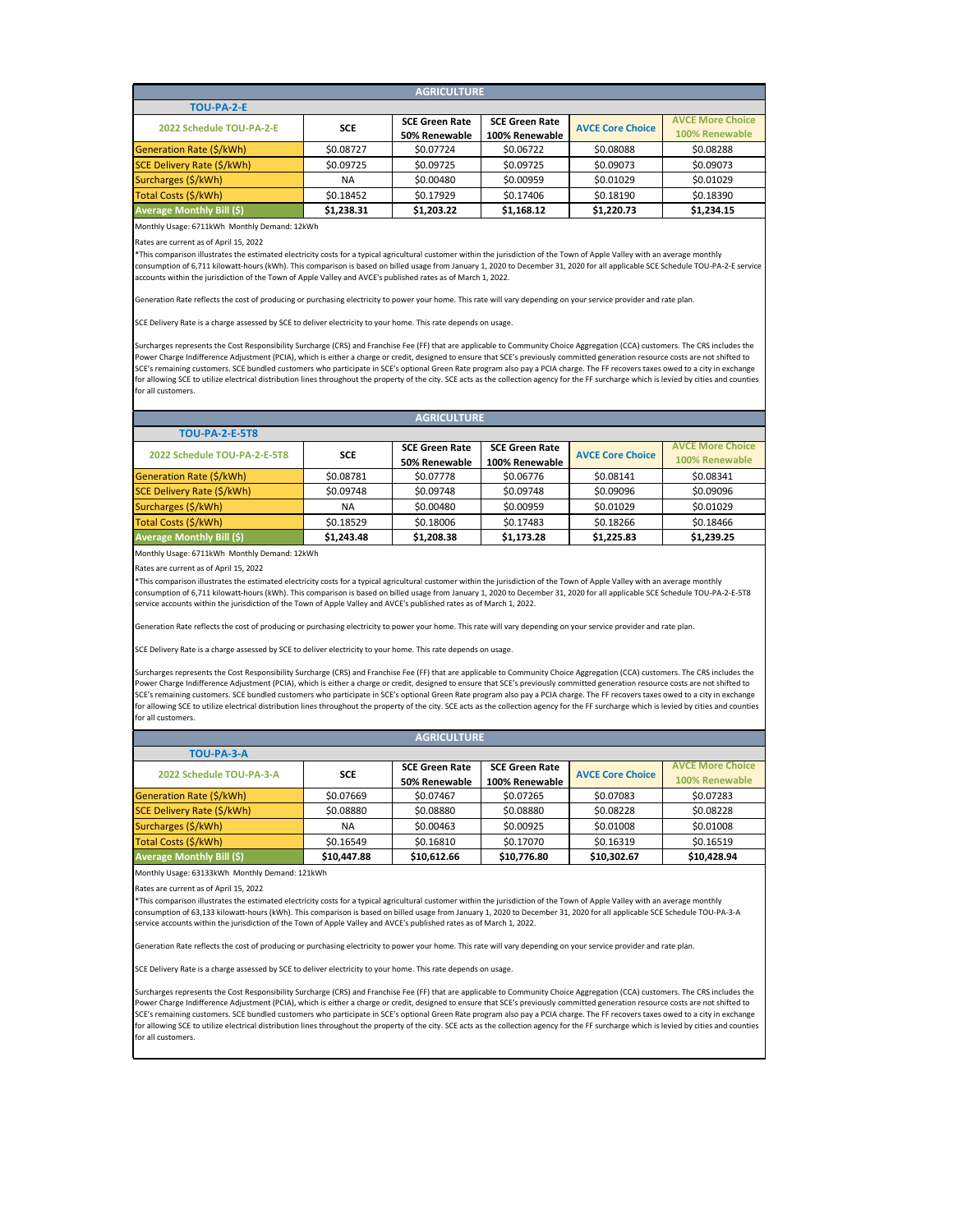Monthly Usage: 63133kWh Monthly Demand: 121kWh

Rates are current as of April 15, 2022

| <b>AGRICULTURE</b>               |            |                       |                       |                         |                         |  |  |  |
|----------------------------------|------------|-----------------------|-----------------------|-------------------------|-------------------------|--|--|--|
| TOU-PA-3-B                       |            |                       |                       |                         |                         |  |  |  |
| 2022 Schedule TOU-PA-3-B         | <b>SCE</b> | <b>SCE Green Rate</b> | <b>SCE Green Rate</b> | <b>AVCE Core Choice</b> | <b>AVCE More Choice</b> |  |  |  |
|                                  |            | 50% Renewable         | 100% Renewable        |                         | 100% Renewable          |  |  |  |
| Generation Rate (\$/kWh)         | \$0.07142  | \$0.06940             | \$0.06738             | \$0.06577               | \$0.06777               |  |  |  |
| SCE Delivery Rate (\$/kWh)       | \$0.07870  | \$0.07870             | \$0.07870             | \$0.07218               | \$0.07218               |  |  |  |
| Surcharges (\$/kWh)              | NA         | \$0.00463             | \$0.00925             | \$0.01003               | \$0.01003               |  |  |  |
| Total Costs (\$/kWh)             | \$0.15012  | \$0.15273             | \$0.15533             | \$0.14798               | \$0.14998               |  |  |  |
| <b>Average Monthly Bill (\$)</b> | \$9,477.53 | \$9,642.30            | \$9,806.45            | \$9,342.42              | \$9,468.69              |  |  |  |

Monthly Usage: 63133kWh Monthly Demand: 121kWh

Rates are current as of April 15, 2022

Monthly Usage: 63133kWh Monthly Demand: 121kWh

Rates are current as of April 15, 2022

| <b>AGRICULTURE</b>                |            |                       |                       |                         |                         |  |  |  |
|-----------------------------------|------------|-----------------------|-----------------------|-------------------------|-------------------------|--|--|--|
| TOU-PA-3-D                        |            |                       |                       |                         |                         |  |  |  |
| 2022 Schedule TOU-PA-3-D          | <b>SCE</b> | <b>SCE Green Rate</b> | <b>SCE Green Rate</b> | <b>AVCE Core Choice</b> | <b>AVCE More Choice</b> |  |  |  |
|                                   |            | 50% Renewable         | 100% Renewable        |                         | 100% Renewable          |  |  |  |
| Generation Rate (\$/kWh)          | \$0.06958  | \$0.06756             | \$0.06554             | \$0.06400               | \$0.06600               |  |  |  |
| <b>SCE Delivery Rate (\$/kWh)</b> | \$0.08403  | \$0.08403             | \$0.08403             | \$0.07751               | \$0.07751               |  |  |  |
| Surcharges (\$/kWh)               | <b>NA</b>  | \$0.00463             | \$0.00925             | \$0.01001               | \$0.01001               |  |  |  |
| Total Costs (\$/kWh)              | \$0.15361  | \$0.15622             | \$0.15882             | \$0.15152               | \$0.15352               |  |  |  |
| <b>Average Monthly Bill (\$)</b>  | \$9,697.86 | \$9,862.64            | \$10,026.78           | \$9,565.91              | \$9,692.18              |  |  |  |

\*This comparison illustrates the estimated electricity costs for a typical agricultural customer within the jurisdiction of the Town of Apple Valley with an average monthly consumption of 63,133 kilowatt-hours (kWh). This comparison is based on billed usage from January 1, 2020 to December 31, 2020 for all applicable SCE Schedule TOU-PA-3-B service accounts within the jurisdiction of the Town of Apple Valley and AVCE's published rates as of March 1, 2022.

Generation Rate reflects the cost of producing or purchasing electricity to power your home. This rate will vary depending on your service provider and rate plan.

SCE Delivery Rate is a charge assessed by SCE to deliver electricity to your home. This rate depends on usage.

Surcharges represents the Cost Responsibility Surcharge (CRS) and Franchise Fee (FF) that are applicable to Community Choice Aggregation (CCA) customers. The CRS includes the Power Charge Indifference Adjustment (PCIA), which is either a charge or credit, designed to ensure that SCE's previously committed generation resource costs are not shifted to SCE's remaining customers. SCE bundled customers who participate in SCE's optional Green Rate program also pay a PCIA charge. The FF recovers taxes owed to a city in exchange for allowing SCE to utilize electrical distribution lines throughout the property of the city. SCE acts as the collection agency for the FF surcharge which is levied by cities and counties for all customers.

| <b>AGRICULTURE</b>               |            |                       |                       |                         |                         |  |  |  |  |
|----------------------------------|------------|-----------------------|-----------------------|-------------------------|-------------------------|--|--|--|--|
| <b>TOU-PA-3-D-5T8</b>            |            |                       |                       |                         |                         |  |  |  |  |
| 2022 Schedule TOU-PA-3-D-5T8     | <b>SCE</b> | <b>SCE Green Rate</b> | <b>SCE Green Rate</b> | <b>AVCE Core Choice</b> | <b>AVCE More Choice</b> |  |  |  |  |
|                                  |            | 50% Renewable         | 100% Renewable        |                         | 100% Renewable          |  |  |  |  |
| Generation Rate (\$/kWh)         | \$0.06824  | \$0.06622             | \$0.06420             | \$0.06271               | \$0.06471               |  |  |  |  |
| SCE Delivery Rate (\$/kWh)       | \$0.08369  | \$0.08369             | \$0.08369             | \$0.07717               | \$0.07717               |  |  |  |  |
| Surcharges (\$/kWh)              | <b>NA</b>  | \$0.00463             | \$0.00925             | \$0.01000               | \$0.01000               |  |  |  |  |
| Total Costs (\$/kWh)             | \$0.15193  | \$0.15454             | \$0.15714             | \$0.14988               | \$0.15188               |  |  |  |  |
| <b>Average Monthly Bill (\$)</b> | \$9,591.80 | \$9,756.57            | \$9,920.72            | \$9,462.37              | \$9,588.64              |  |  |  |  |

\*This comparison illustrates the estimated electricity costs for a typical agricultural customer within the jurisdiction of the Town of Apple Valley with an average monthly consumption of 63,133 kilowatt-hours (kWh). This comparison is based on billed usage from January 1, 2020 to December 31, 2020 for all applicable SCE Schedule TOU-PA-3-D service accounts within the jurisdiction of the Town of Apple Valley and AVCE's published rates as of March 1, 2022.

Generation Rate reflects the cost of producing or purchasing electricity to power your home. This rate will vary depending on your service provider and rate plan.

SCE Delivery Rate is a charge assessed by SCE to deliver electricity to your home. This rate depends on usage.

Surcharges represents the Cost Responsibility Surcharge (CRS) and Franchise Fee (FF) that are applicable to Community Choice Aggregation (CCA) customers. The CRS includes the Power Charge Indifference Adjustment (PCIA), which is either a charge or credit, designed to ensure that SCE's previously committed generation resource costs are not shifted to SCE's remaining customers. SCE bundled customers who participate in SCE's optional Green Rate program also pay a PCIA charge. The FF recovers taxes owed to a city in exchange for allowing SCE to utilize electrical distribution lines throughout the property of the city. SCE acts as the collection agency for the FF surcharge which is levied by cities and counties for all customers.

\*This comparison illustrates the estimated electricity costs for a typical agricultural customer within the jurisdiction of the Town of Apple Valley with an average monthly consumption of 63,133 kilowatt-hours (kWh). This comparison is based on billed usage from January 1, 2020 to December 31, 2020 for all applicable SCE Schedule TOU-PA-3-D-5T8 service accounts within the jurisdiction of the Town of Apple Valley and AVCE's published rates as of March 1, 2022.

Generation Rate reflects the cost of producing or purchasing electricity to power your home. This rate will vary depending on your service provider and rate plan.

SCE Delivery Rate is a charge assessed by SCE to deliver electricity to your home. This rate depends on usage.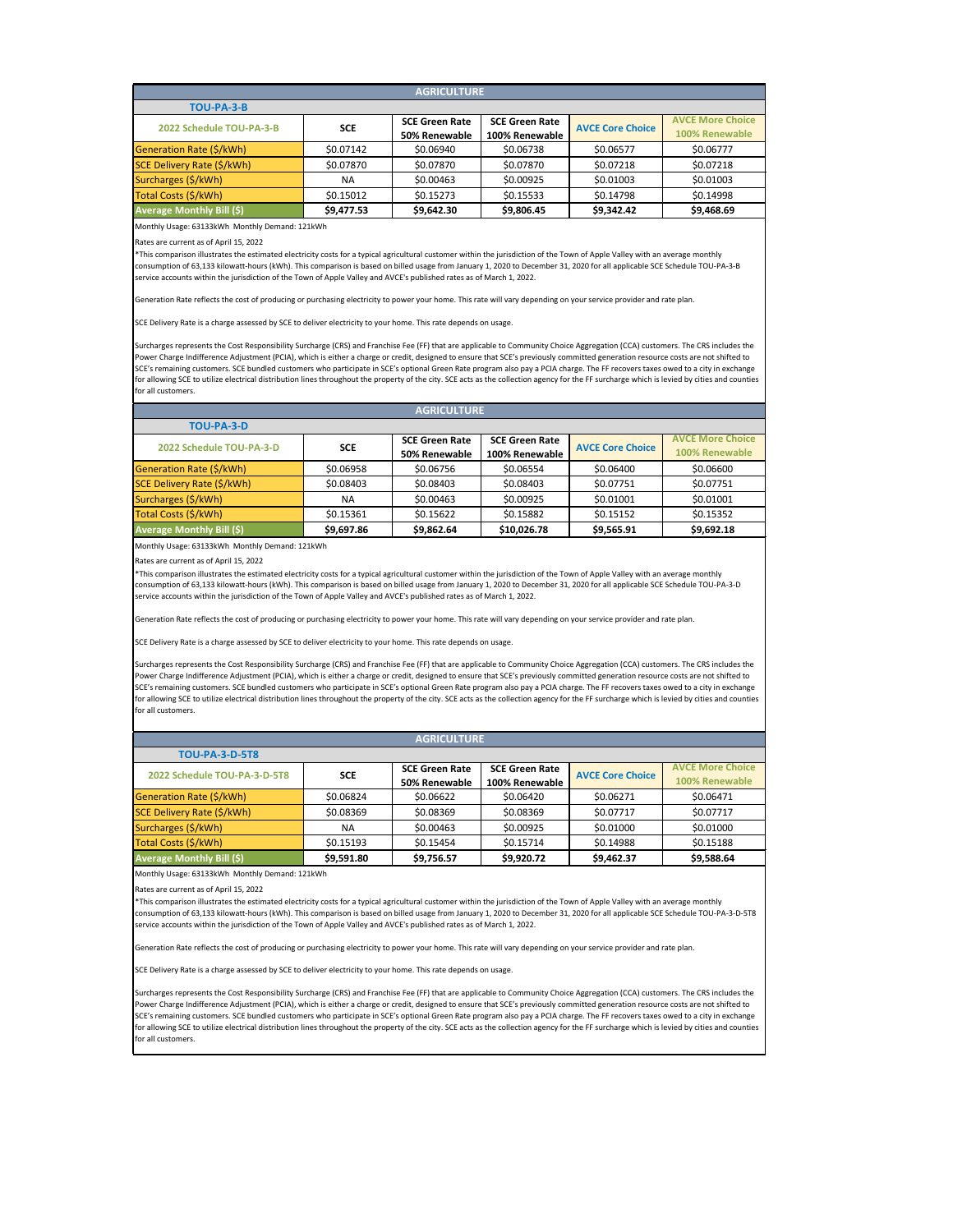Monthly Usage: 63133kWh Monthly Demand: 121kWh

Rates are current as of April 15, 2022

| <b>AGRICULTURE</b>               |             |                       |                       |                         |                         |  |  |  |
|----------------------------------|-------------|-----------------------|-----------------------|-------------------------|-------------------------|--|--|--|
| <b>TOU-PA-3-E</b>                |             |                       |                       |                         |                         |  |  |  |
| 2022 Schedule TOU-PA-3-E         | <b>SCE</b>  | <b>SCE Green Rate</b> | <b>SCE Green Rate</b> | <b>AVCE Core Choice</b> | <b>AVCE More Choice</b> |  |  |  |
|                                  |             | 50% Renewable         | 100% Renewable        |                         | 100% Renewable          |  |  |  |
| Generation Rate (\$/kWh)         | \$0.07512   | \$0.07310             | \$0.07108             | \$0.06932               | \$0.07132               |  |  |  |
| SCE Delivery Rate (\$/kWh)       | \$0.08825   | \$0.08825             | \$0.08825             | \$0.08173               | \$0.08173               |  |  |  |
| Surcharges (\$/kWh)              | <b>NA</b>   | \$0.00463             | \$0.00925             | \$0.01007               | \$0.01007               |  |  |  |
| Total Costs (\$/kWh)             | \$0.16337   | \$0.16598             | \$0.16858             | \$0.16112               | \$0.16312               |  |  |  |
| <b>Average Monthly Bill (\$)</b> | \$10,314.04 | \$10,478.82           | \$10,642.96           | \$10,171.99             | \$10,298.25             |  |  |  |

Monthly Usage: 63133kWh Monthly Demand: 121kWh

Rates are current as of April 15, 2022

Monthly Usage: 334kWh

Rates are current as of April 15, 2022

| <b>AGRICULTURE</b>               |             |                       |                       |                         |                         |  |  |
|----------------------------------|-------------|-----------------------|-----------------------|-------------------------|-------------------------|--|--|
| <b>TOU-PA-3-E-5T8</b>            |             |                       |                       |                         |                         |  |  |
| 2022 Schedule TOU-PA-3-E-5T8     | <b>SCE</b>  | <b>SCE Green Rate</b> | <b>SCE Green Rate</b> | <b>AVCE Core Choice</b> | <b>AVCE More Choice</b> |  |  |
|                                  |             | 50% Renewable         | 100% Renewable        |                         | 100% Renewable          |  |  |
| Generation Rate (\$/kWh)         | \$0.07505   | \$0.07303             | \$0.07101             | \$0.06925               | \$0.07125               |  |  |
| SCE Delivery Rate (\$/kWh)       | \$0.08848   | \$0.08848             | \$0.08848             | \$0.08196               | \$0.08196               |  |  |
| Surcharges (\$/kWh)              | <b>NA</b>   | \$0.00463             | \$0.00925             | \$0.01007               | \$0.01007               |  |  |
| Total Costs (\$/kWh)             | \$0.16353   | \$0.16614             | \$0.16874             | \$0.16128               | \$0.16328               |  |  |
| <b>Average Monthly Bill (\$)</b> | \$10,324.14 | \$10,488.92           | \$10,653.06           | \$10,182.09             | \$10,308.36             |  |  |

\*This comparison illustrates the estimated electricity costs for a typical agricultural customer within the jurisdiction of the Town of Apple Valley with an average monthly consumption of 63,133 kilowatt-hours (kWh). This comparison is based on billed usage from January 1, 2020 to December 31, 2020 for all applicable SCE Schedule TOU-PA-3-E service accounts within the jurisdiction of the Town of Apple Valley and AVCE's published rates as of March 1, 2022.

Generation Rate reflects the cost of producing or purchasing electricity to power your home. This rate will vary depending on your service provider and rate plan.

SCE Delivery Rate is a charge assessed by SCE to deliver electricity to your home. This rate depends on usage.

Surcharges represents the Cost Responsibility Surcharge (CRS) and Franchise Fee (FF) that are applicable to Community Choice Aggregation (CCA) customers. The CRS includes the Power Charge Indifference Adjustment (PCIA), which is either a charge or credit, designed to ensure that SCE's previously committed generation resource costs are not shifted to SCE's remaining customers. SCE bundled customers who participate in SCE's optional Green Rate program also pay a PCIA charge. The FF recovers taxes owed to a city in exchange for allowing SCE to utilize electrical distribution lines throughout the property of the city. SCE acts as the collection agency for the FF surcharge which is levied by cities and counties for all customers.

| <b>STREET AND OUTDOOR LIGHTING</b> |            |                       |                       |                         |                         |  |  |
|------------------------------------|------------|-----------------------|-----------------------|-------------------------|-------------------------|--|--|
| $TC-1$                             |            |                       |                       |                         |                         |  |  |
| 2022 Schedule TC-1                 | <b>SCE</b> | <b>SCE Green Rate</b> | <b>SCE Green Rate</b> | <b>AVCE Core Choice</b> | <b>AVCE More Choice</b> |  |  |
|                                    |            | 50% Renewable         | 100% Renewable        |                         | 100% Renewable          |  |  |
| Generation Rate (\$/kWh)           | \$0.08442  | \$0.07989             | \$0.07536             | \$0.07824               | \$0.08024               |  |  |
| SCE Delivery Rate (\$/kWh)         | \$0.19471  | \$0.19471             | \$0.19471             | \$0.18819               | \$0.18819               |  |  |
| Surcharges (\$/kWh)                | <b>NA</b>  | \$0.00465             | \$0.00930             | \$0.01017               | \$0.01017               |  |  |
| Total Costs (\$/kWh)               | \$0.27913  | \$0.27925             | \$0.27937             | \$0.27660               | \$0.27860               |  |  |
| Average Monthly Bill (\$)          | \$93.23    | \$93.27               | \$93.31               | \$92.38                 | \$93.05                 |  |  |
|                                    |            |                       |                       |                         |                         |  |  |

\*This comparison illustrates the estimated electricity costs for a typical agricultural customer within the jurisdiction of the Town of Apple Valley with an average monthly consumption of 63,133 kilowatt-hours (kWh). This comparison is based on billed usage from January 1, 2020 to December 31, 2020 for all applicable SCE Schedule TOU-PA-3-E-5T8 service accounts within the jurisdiction of the Town of Apple Valley and AVCE's published rates as of March 1, 2022.

Generation Rate reflects the cost of producing or purchasing electricity to power your home. This rate will vary depending on your service provider and rate plan.

SCE Delivery Rate is a charge assessed by SCE to deliver electricity to your home. This rate depends on usage.

Surcharges represents the Cost Responsibility Surcharge (CRS) and Franchise Fee (FF) that are applicable to Community Choice Aggregation (CCA) customers. The CRS includes the Power Charge Indifference Adjustment (PCIA), which is either a charge or credit, designed to ensure that SCE's previously committed generation resource costs are not shifted to SCE's remaining customers. SCE bundled customers who participate in SCE's optional Green Rate program also pay a PCIA charge. The FF recovers taxes owed to a city in exchange for allowing SCE to utilize electrical distribution lines throughout the property of the city. SCE acts as the collection agency for the FF surcharge which is levied by cities and counties for all customers.

\*This comparison illustrates the estimated electricity costs for a typical traffic control customer within the jurisdiction of the Town of Apple Valley with an average monthly consumption of 334 kilowatt-hours (kWh). This comparison is based on billed usage from January 1, 2020 to December 31, 2020 for all applicable SCE Schedule TC-1 service accounts within the jurisdiction of the Town of Apple Valley and AVCE's published rates as of March 1, 2022.

eneration Rate reflects the cost of producing or purchasing electricity to power your home. This rate will vary depending on your service provider and rate plan.

SCE Delivery Rate is a charge assessed by SCE to deliver electricity to your home. This rate depends on usage.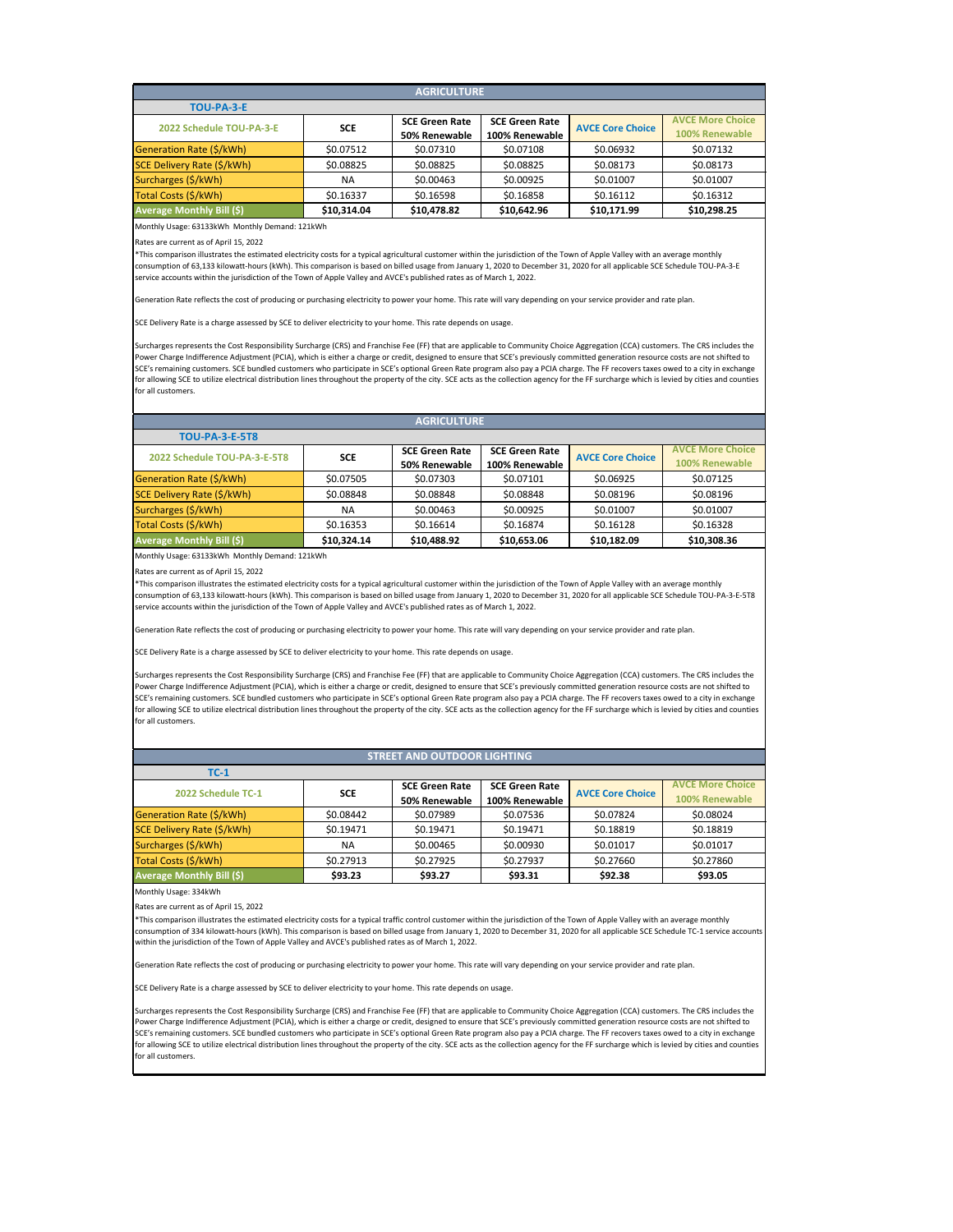Rates are current as of April 15, 2022

**LS-2**

| LS-Z                             |            |                       |                       |                         |                         |
|----------------------------------|------------|-----------------------|-----------------------|-------------------------|-------------------------|
| 2022 Schedule LS-2               | <b>SCE</b> | <b>SCE Green Rate</b> | <b>SCE Green Rate</b> | <b>AVCE Core Choice</b> | <b>AVCE More Choice</b> |
|                                  |            | 50% Renewable         | 100% Renewable        |                         | 100% Renewable          |
| Generation Rate (\$/kWh)         | \$0.05576  |                       |                       | \$0.05087               | \$0.05287               |
| SCE Delivery Rate (\$/kWh)       | \$0.11444  |                       |                       | \$0.10792               | \$0.10792               |
| Surcharges (\$/kWh)              | <b>NA</b>  |                       |                       | \$0.00974               | \$0.00974               |
| Total Costs (\$/kWh)             | \$0.17020  |                       |                       | \$0.16853               | \$0.17053               |
| <b>Average Monthly Bill (\$)</b> | \$111.65   | <b>Not Eligible</b>   | <b>Not Eligible</b>   | \$110.56                | \$111.87                |

| <b>STREET AND OUTDOOR LIGHTING</b> |            |                       |                       |                         |                         |  |  |
|------------------------------------|------------|-----------------------|-----------------------|-------------------------|-------------------------|--|--|
| $LS-1$                             |            |                       |                       |                         |                         |  |  |
| 2022 Schedule LS-1                 | <b>SCE</b> | <b>SCE Green Rate</b> | <b>SCE Green Rate</b> | <b>AVCE Core Choice</b> | <b>AVCE More Choice</b> |  |  |
|                                    |            | 50% Renewable         | 100% Renewable        |                         | 100% Renewable          |  |  |
| Generation Rate (\$/kWh)           | \$0.05576  |                       |                       | \$0.05087               | \$0.05287               |  |  |
| SCE Delivery Rate (\$/kWh)         | \$0.11444  |                       |                       | \$0.10792               | \$0.10792               |  |  |
| Surcharges (\$/kWh)                | <b>NA</b>  |                       |                       | \$0.00974               | \$0.00974               |  |  |
| Total Costs (\$/kWh)               | \$0.17020  |                       |                       | \$0.16853               | \$0.17053               |  |  |
| <b>Average Monthly Bill (\$)</b>   | \$111.65   | <b>Not Eligible</b>   | <b>Not Eligible</b>   | \$110.56                | \$111.87                |  |  |

Monthly Usage: 656kWh

Rates are current as of April 15, 2022

Rates are current as of April 15, 2022

\*This comparison illustrates the estimated electricity costs for a typical street lighting customer within the jurisdiction of the Town of Apple Valley with an average monthly consumption of 656 kilowatt-hours (kWh). This comparison is based on billed usage from January 1, 2020 to December 31, 2020 for all applicable SCE Schedule LS-1 service accounts within the jurisdiction of the Town of Apple Valley and AVCE's published rates as of March 1, 2022.

Generation Rate reflects the cost of producing or purchasing electricity to power your home. This rate will vary depending on your service provider and rate plan.

SCE Delivery Rate is a charge assessed by SCE to deliver electricity to your home. This rate depends on usage.

Surcharges represents the Cost Responsibility Surcharge (CRS) and Franchise Fee (FF) that are applicable to Community Choice Aggregation (CCA) customers. The CRS includes the Power Charge Indifference Adjustment (PCIA), which is either a charge or credit, designed to ensure that SCE's previously committed generation resource costs are not shifted to SCE's remaining customers. SCE bundled customers who participate in SCE's optional Green Rate program also pay a PCIA charge. The FF recovers taxes owed to a city in exchange for allowing SCE to utilize electrical distribution lines throughout the property of the city. SCE acts as the collection agency for the FF surcharge which is levied by cities and counties for all customers.

| <b>STREET AND OUTDOOR LIGHTING</b> |            |                       |                       |                         |                         |  |  |
|------------------------------------|------------|-----------------------|-----------------------|-------------------------|-------------------------|--|--|
| $OL-1$                             |            |                       |                       |                         |                         |  |  |
| 2022 Schedule OL-1                 | <b>SCE</b> | <b>SCE Green Rate</b> | <b>SCE Green Rate</b> | <b>AVCE Core Choice</b> | <b>AVCE More Choice</b> |  |  |
|                                    |            | 50% Renewable         | 100% Renewable        |                         | 100% Renewable          |  |  |
| Generation Rate (\$/kWh)           | \$0.05576  |                       |                       | \$0.05087               | \$0.05287               |  |  |
| SCE Delivery Rate (\$/kWh)         | \$0.11444  |                       |                       | \$0.10792               | \$0.10792               |  |  |
| Surcharges (\$/kWh)                | <b>NA</b>  |                       |                       | \$0.00974               | \$0.00974               |  |  |
| Total Costs (\$/kWh)               | \$0.17020  |                       |                       | \$0.16853               | \$0.17053               |  |  |
| <b>Average Monthly Bill (\$)</b>   | \$111.65   | <b>Not Eligible</b>   | <b>Not Eligible</b>   | \$110.56                | \$111.87                |  |  |
| Monthly Usage: 656kWh              |            |                       |                       |                         |                         |  |  |

## **STREET AND OUTDOOR LIGHTING**

\*This comparison illustrates the estimated electricity costs for a typical street lighting customer within the jurisdiction of the Town of Apple Valley with an average monthly consumption of 656 kilowatt-hours (kWh). This comparison is based on billed usage from January 1, 2020 to December 31, 2020 for all applicable SCE Schedule LS-2 service accounts within the jurisdiction of the Town of Apple Valley and AVCE's published rates as of March 1, 2022.

Generation Rate reflects the cost of producing or purchasing electricity to power your home. This rate will vary depending on your service provider and rate plan.

SCE Delivery Rate is a charge assessed by SCE to deliver electricity to your home. This rate depends on usage.

Surcharges represents the Cost Responsibility Surcharge (CRS) and Franchise Fee (FF) that are applicable to Community Choice Aggregation (CCA) customers. The CRS includes the Power Charge Indifference Adjustment (PCIA), which is either a charge or credit, designed to ensure that SCE's previously committed generation resource costs are not shifted to SCE's remaining customers. SCE bundled customers who participate in SCE's optional Green Rate program also pay a PCIA charge. The FF recovers taxes owed to a city in exchange for allowing SCE to utilize electrical distribution lines throughout the property of the city. SCE acts as the collection agency for the FF surcharge which is levied by cities and counties for all customers.

\*This comparison illustrates the estimated electricity costs for a typical street lighting customer within the jurisdiction of the Town of Apple Valley with an average monthly consumption of 656 kilowatt-hours (kWh). This comparison is based on billed usage from January 1, 2020 to December 31, 2020 for all applicable SCE Schedule OL-1 service accounts within the jurisdiction of the Town of Apple Valley and AVCE's published rates as of March 1, 2022.

Generation Rate reflects the cost of producing or purchasing electricity to power your home. This rate will vary depending on your service provider and rate plan.

SCE Delivery Rate is a charge assessed by SCE to deliver electricity to your home. This rate depends on usage.